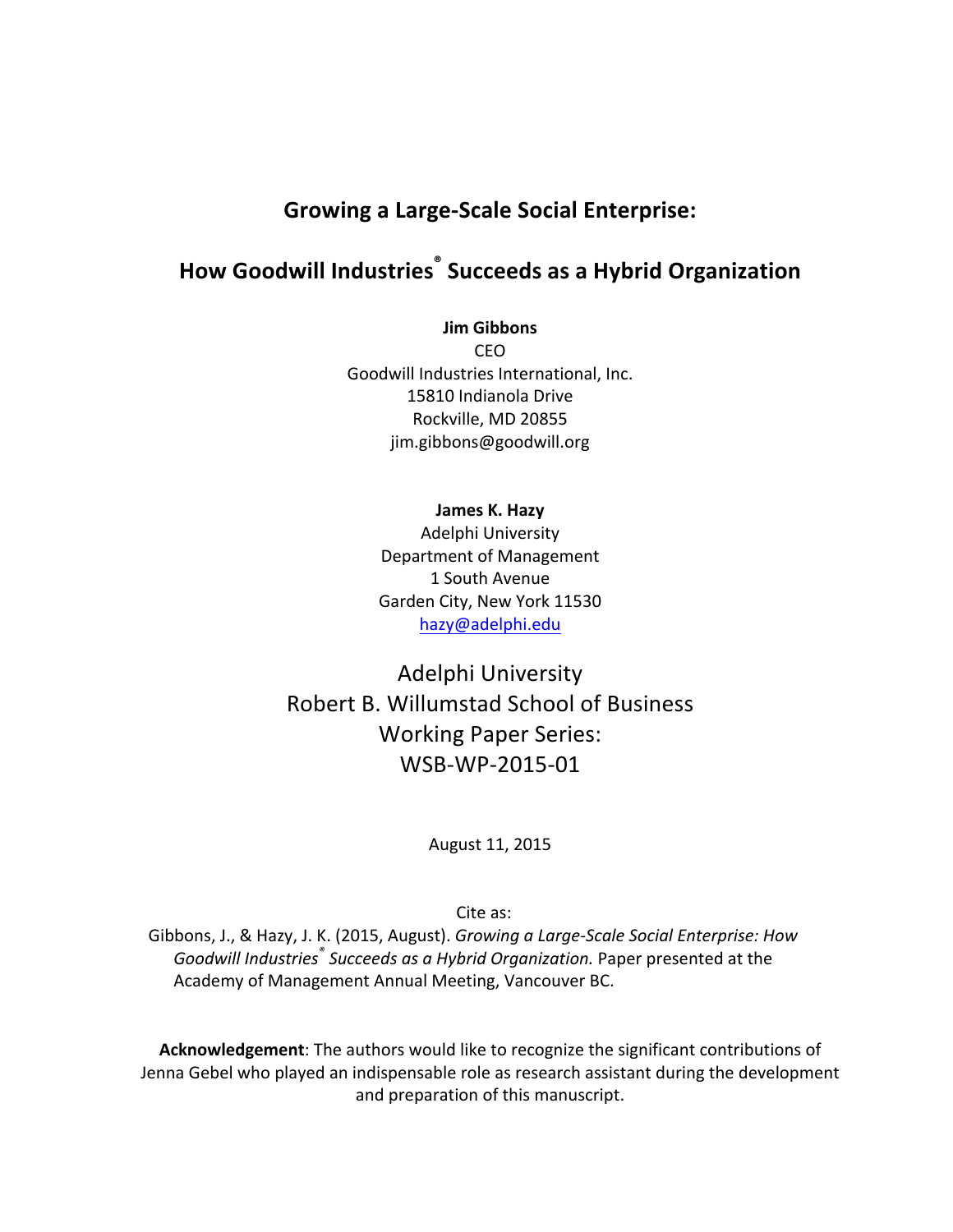Gibbons and Hazy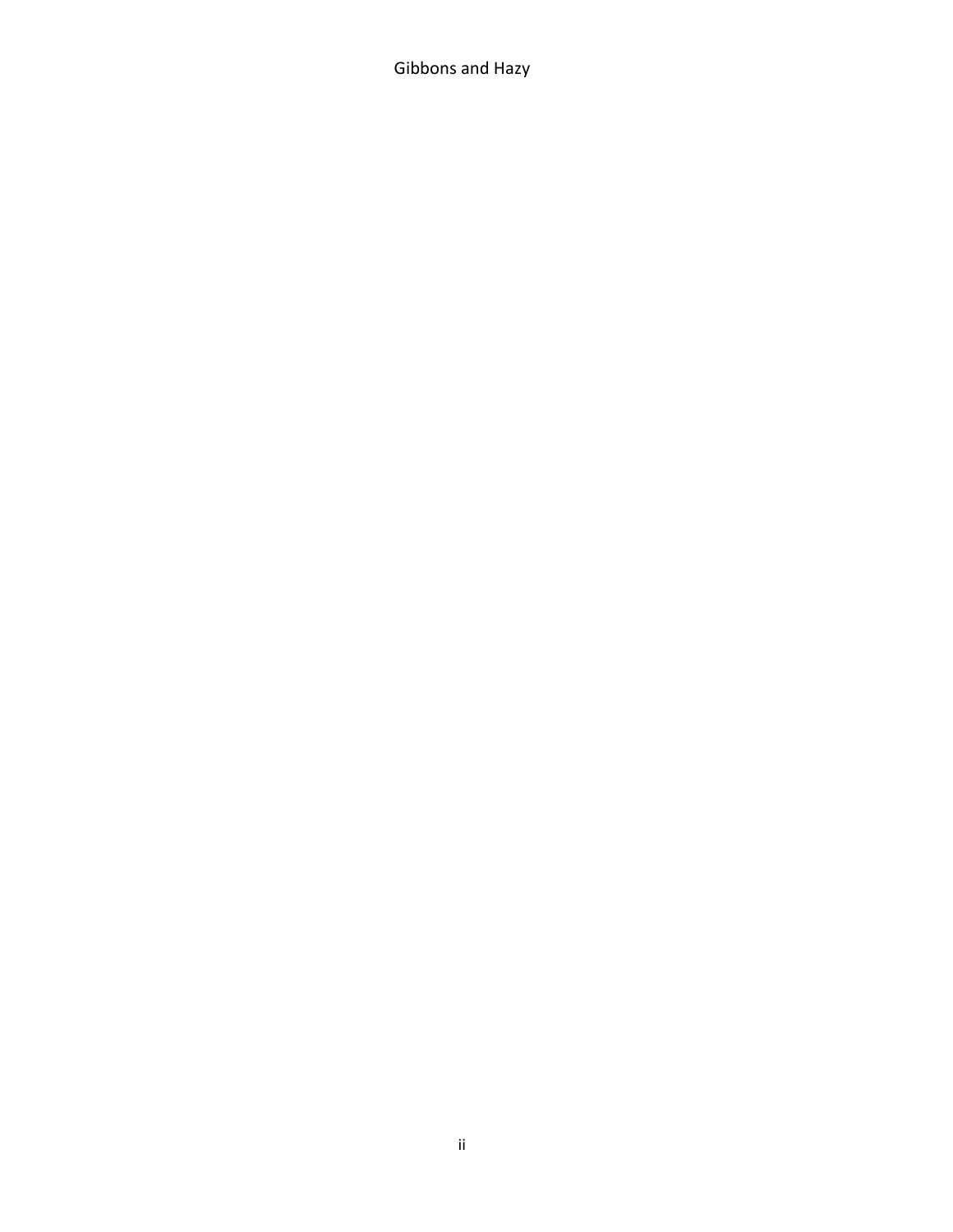#### **Growing a Large-Scale Social Enterprise:**

#### **How Goodwill Industries® Succeeds as a Hybrid Organization**

## **Abstract**

Distributed social enterprises with national or international footprints face unique management challenges. To cast a lens on these challenges, we analyze the case of the USAbased social enterprise Goodwill Industries International, Inc. (GII), a century old, hybrid not-for- profit organization with business related revenue of over \$5.1B. The benefits that accrue from its business support Goodwill's social mission which is to enhance the dignity and quality of life of individuals and families through learning and the power of work. We compare its organizing structure with new forms of organizing that are emerging today and suggest management imperatives for large-scale hybrid organizations that may help facilitate long-term success.

#### **Introduction**

There has been increasing interest in creative organizing approaches that combine margin producing operations with activities designed to further social ends. These "hybrid organizing forms," as they are called, integrate sound business practices with social mission to operate under the general banner of "social entrepreneurship" (cf. Kickul & Lyons, 2012; Nicholls, 2006; Dees, Emerson, & Economy, 2002; Gundry & Kickul, 2007). This article contributes to the field by describing the success factors that have enabled the USA-based social enterprise Goodwill Industries<sup>®</sup> to operate as a highly successful hybrid that is formed as a not-for-profit and operates what we believe is a distinct, complex organizing form that we are calling the "distributed social enterprise." By this we mean that although Goodwill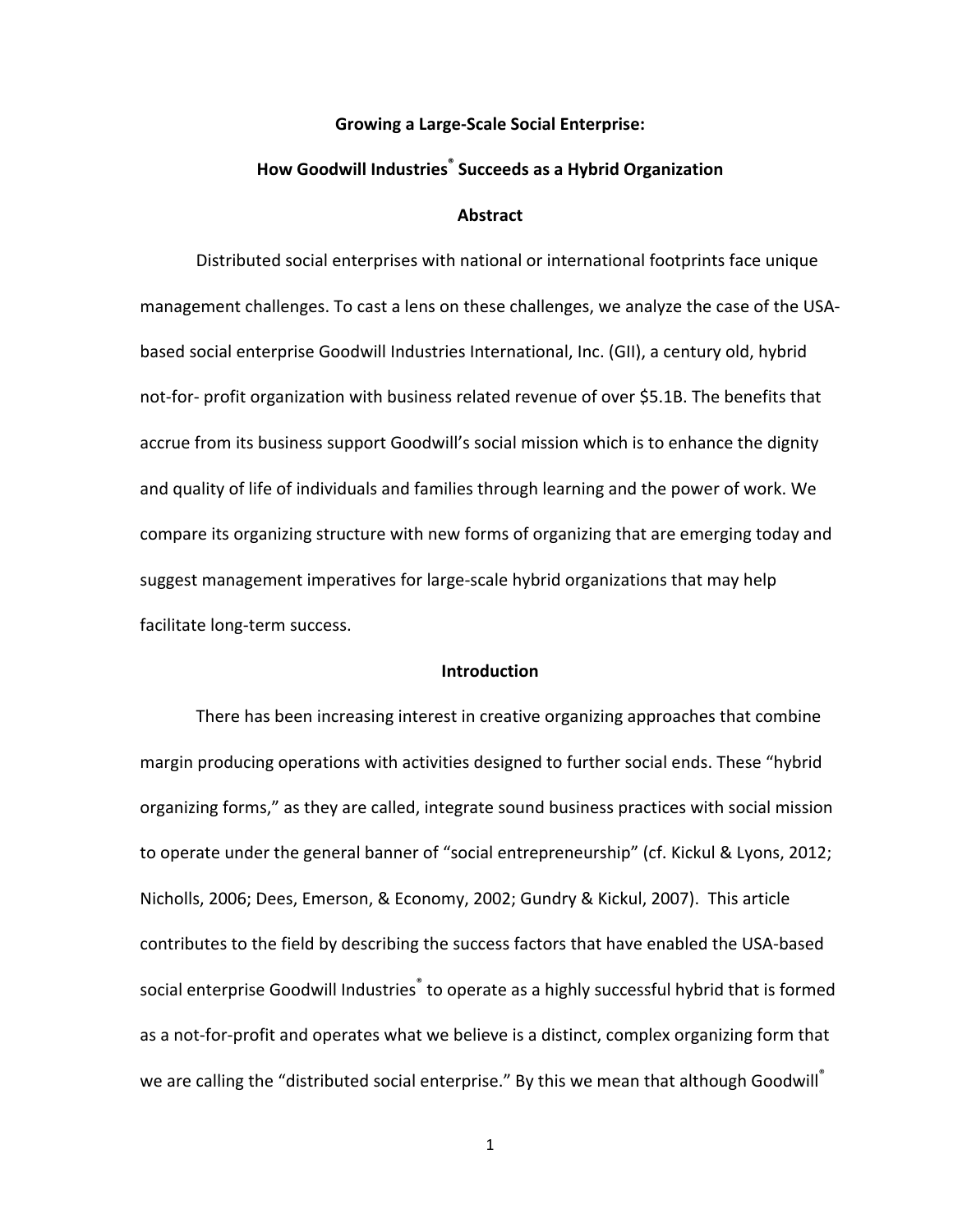is one brand, it has no command and control structure, and its assets, capabilities, authority and governance infrastructure are distributed in local communities. Although Goodwill is probably familiar to many readers, fewer might be aware of exactly how Goodwill Industries succeeds at creating social value and how its distributed structure has enabled it to serve the unique needs of local communities for over 112 years.

## **Integrating Business Effectiveness with Social Mission**

A critical question posed in the literature is the relationship between an organization's structure and its capacity to operate efficiently while simultaneously performing a social mission (cf. Dees, 1998; Dees, Emerson & Economy, 2001). This is crucial because the absence of market mechanisms in the not-for-profit sector would seem to make social services organizations inefficient while, at the same time, in the for-profit sector the clarion call for maximizing shareholder profits would seem to delimit concerns about social responsibility to a business school calculus of return-on-investment (cf. Barnett & Salomon, 2012).

David Colander of Middlebury College argues in an unpublished essay that the hybrid forms that are emerging share two characteristics: the "pursuit of social and environmental aims and the use of business methods" (Colander, 2012). Although seemingly simple, the blending of what are traditionally incommensurate "institutional logics" that collectively express an organization's identity creates leadership and measurement challenges (Battilana & Dorado, 2010).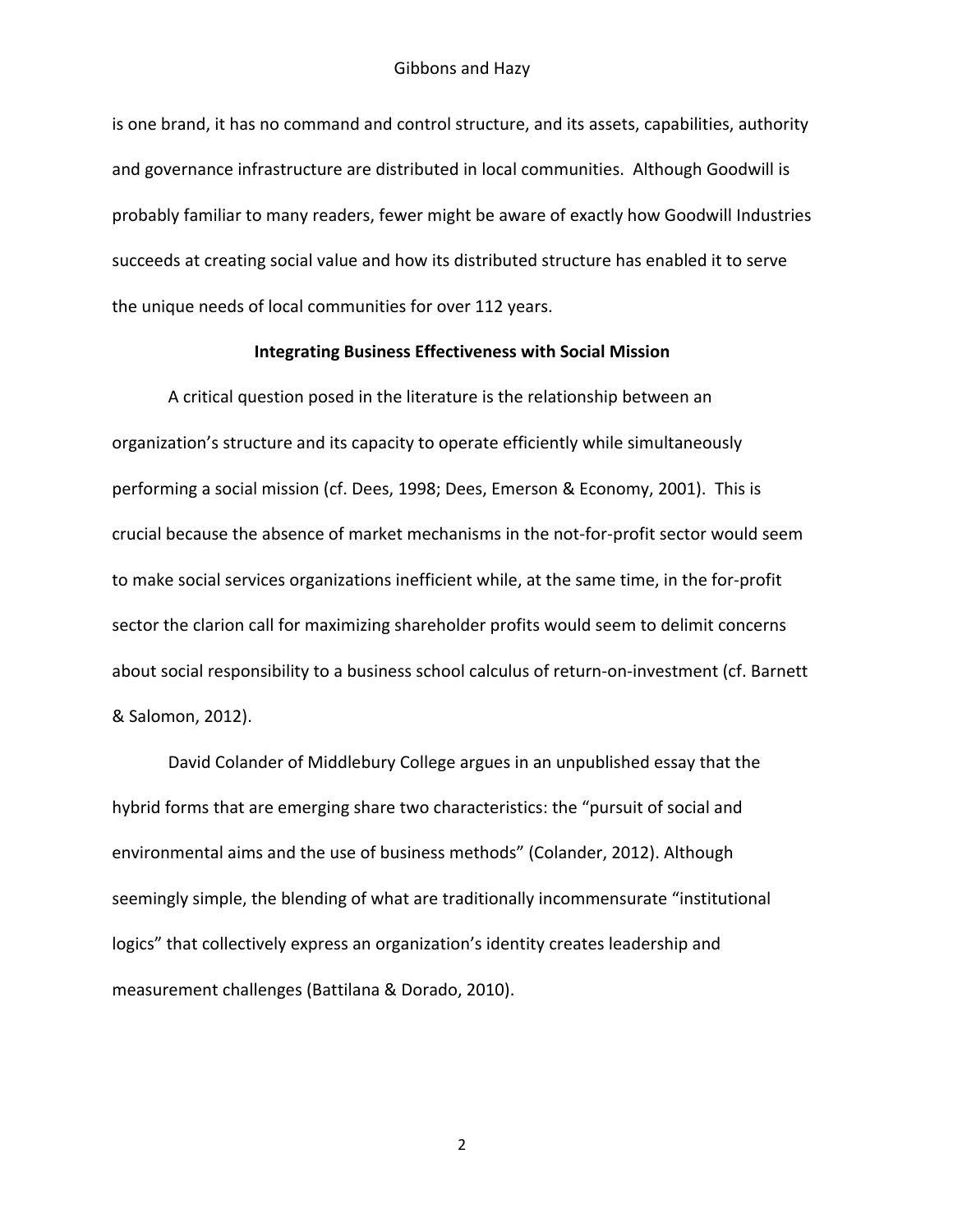## Typologies of Hybrid Forms in the Literature

To understand the hybrid form, current research places considerable emphasis on establishing the legitimacy of the social enterprise as an organizing form (Dart, 2004) and the classification of social enterprises into various types (Colander, 2013; Goldstein, Hazy & Silberstang, 2009). Although legal forms of organizing, such as new for-benefit organizations, are sometimes used to classify hybrids, typologies typically focus on balancing the relative importance of profit margin versus social service delivery (Nicholls & Pharoh, 2008). Since Goodwill is legally structured as a non-profit, typologies that relate to business operations and mission services integration (Alter, 2007) are most relevant to our study.

Although there are several useful analyses that speak to the challenges of balancing efficient operations with social good (Zahra et al., 2009; Young & Lecy, 2012) herein we rely on the 2007 Social Enterprise Typology, developed by K. Alter of Virtue Ventures LLC, which describes a continuum of business/mission integration, identifying illustrative points along it. At one extreme is a fully integrated or embedded business model where social programs and business operations are fully integrated. At the other end of the continuum are fully separated activities where mission is external to the business, but where some or all of the returns from business operations are used to subsidize distinct social programs that are managed independently. Between these extremes are various levels of integration.

Although researchers such as Alter describe approaches like franchising to grow a national or international footprint (Kickul & Lyons, 2012; Wei-Skillern et al., 2007; Tracy and Jarvis; 2007; Combs, Michael &Castrogiovanni, 2004), our review of the literature found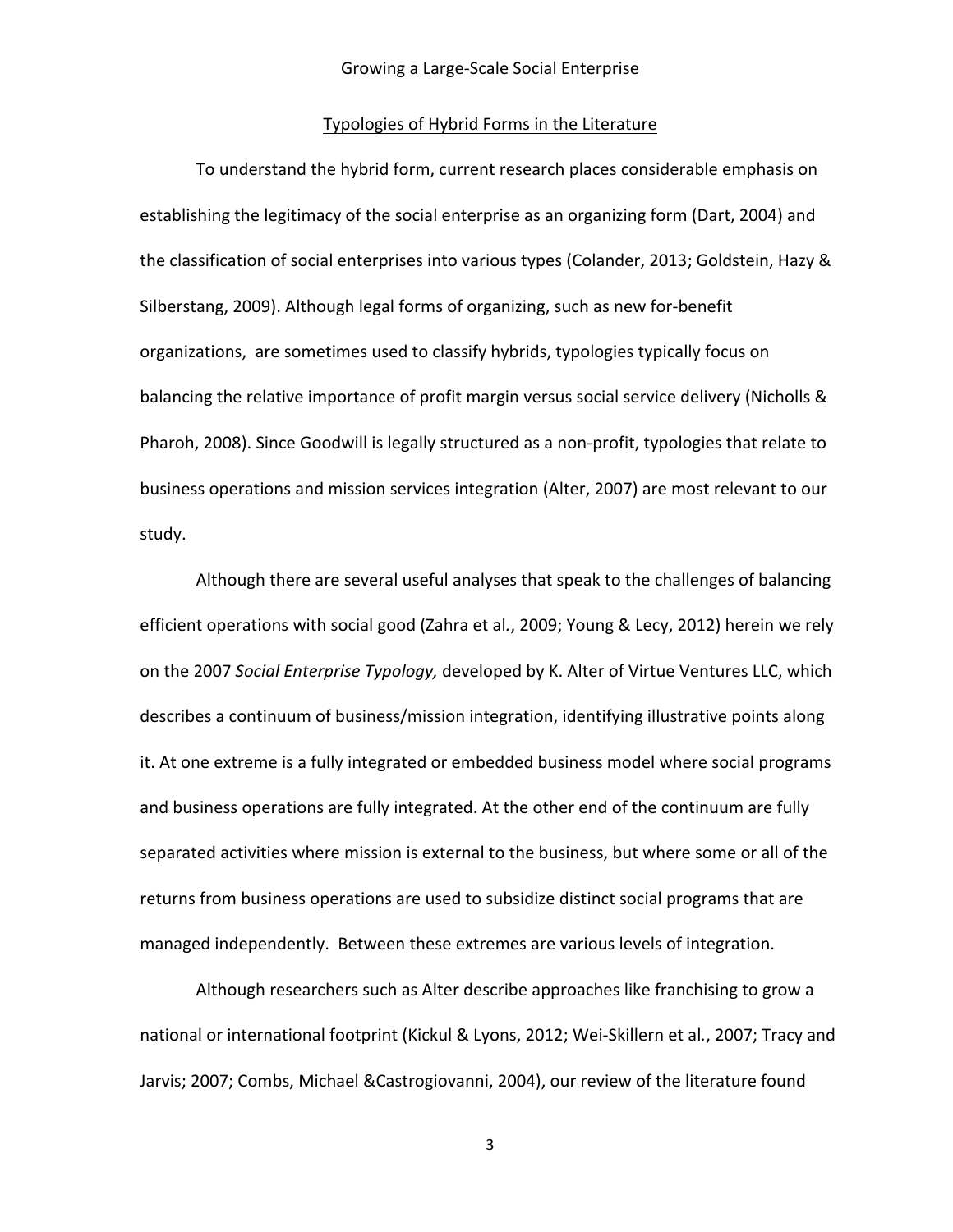that typology discussions are largely silent with regard to the complexity of managing hybrid organizations once they reach national or international scale as is the case with Goodwill Industries. This is particularly true with regard to the various categories of assets used to accumulate value as well as how, once accumulated, this value is distributed in local communities to support a social mission.

This study contributes to the literature by describing the understudied, large-scale, complex organizing form that we are calling "distributed social enterprise" (DSE), with Goodwill as an example. Because of their size, DSEs are able to exploit economies of scale but are also characterized by locally delivered mission that varies according to local needs and distributed assets and resources.

#### Business Logic and Identity Over Time

To be self-sustaining, social enterprises must adapt to change over time. Typically, this is the realm of business strategy and strategic leadership and is managed through a centralized authority structure. However, in a DSE, this challenge applies to both the value creation engine of the business and its value distribution approach, and both of these are often uniquely local, including the authority to decide what to do. The distinction between value accumulation and value distribution makes social enterprises qualitatively different from traditional for-profit enterprises. This is true since the latter continually provide returns to shareholders as their sole value distribution imperative. In the for-profit sector, value creation strategies might change, but value distribution does not.

This conundrum highlights an active area of current research about the hybrid organizing form  $-$  the issues of conflicting institutional logics (or business logics) and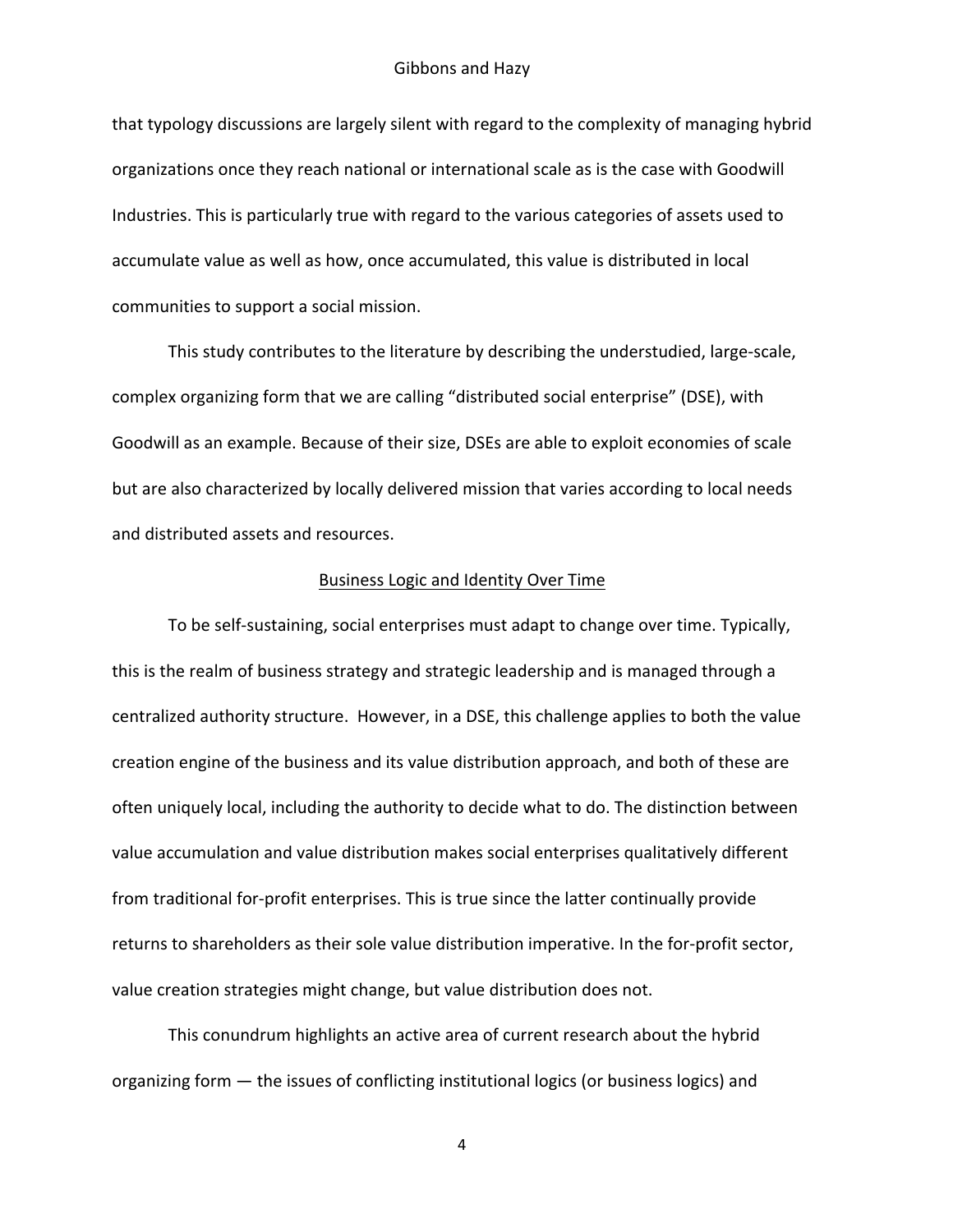## Growing a Large-Scale Social Enterprise

organizational identities (Battilana & Dorado, 2010). In commercial microfinance in South America, for example, Julie Battilana and her colleagues identified deep behavior and priority differences between employees trained in the institutional logic of the banking industry and those trained in the logic of social services. These employees effectively coexisted in subgroups while holding two distinct and incommensurable identities within the firm. These deep differences led to internal conflicts and difficult work relationships with respect to the allocation and flow of resources and the appropriateness of various operational practices. These conflicts appear to have impacted the sustainability of the enterprises that they studied, leading to "mission creep" where one logical framing dominated the organization thus changing its mission over time.

#### Social Enterprises Differ in the Type of Capital They Create and Where They Create It

In a separate study, Battilana and her colleagues identify four types of capital which can be accumulated and distributed to the beneficiaries of social enterprises: political, human, economic and social capital (Mair, Battilana & Cardenas, 2012). The authors suggest that social enterprises create value through activities in each of these different areas. They further argue that social enterprises can be classified according to which of these areas is its primary focus. For example, some other US-based organizations like the National Organization for Women (NOW) are organized to campaign for political change. The United Way, which is organized to accumulate and provide economic assistance to participating charities, is another example. The Goodwill DSE, in contrast, has evolved to accumulate, deploy and distribute capital in all of these areas.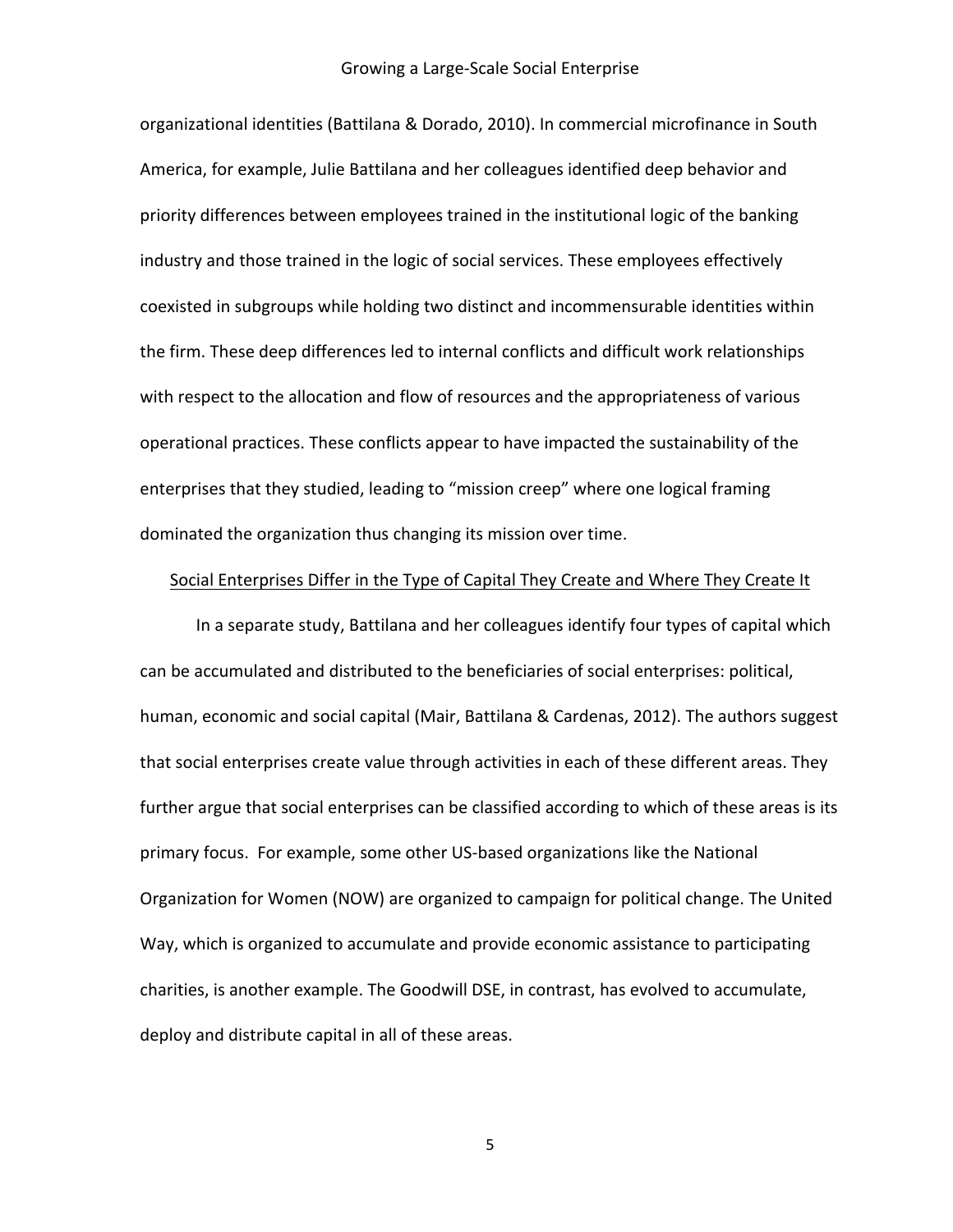#### Managing Complexity in Value Creation and Value Distribution

The above conversations about today's changing business environment have led to calls to consider social enterprise from the complexity perspective (Goldstein et al., 2009; Colander, 2013). Competing organizational logics, distributed authority, and the deployment of types of capital to both create value and distribute it in response to social needs are not easily reduced to traditional command and control models of leadership. Organizations like Goodwill are not command and control systems generating value for shareholders that can be simplified and run from the top. They are complex, community-led organizations, in which much action occurs locally, and innovation, adaptation and execution are diffused across the enterprise.

These kinds of organizations are the subject of the relatively new field of research called complexity leadership theory (Marion &Uhl-Bien, 2001; Goldstein et al., 2010; Hazy & Uhl-Bien, 2014,2015). Beginning in 2001with a call for systemic models of leadership from Marion and Uhl-Bien in *The Leadership Quarterly,* complexity leadership theory (CLT) has emerged as a useful vehicle for managing complex organizations in fields as diverse as business, healthcare, social entrepreneurship, the military and public policy -- in short, anywhere that complexity characterizes the organizing environment (Molleman et al., 2010; Hannah, Jennings, & Nobel, 2010; Morrison, 2010; Goldstein et al., 2010). In the CLT view, leadership is not a person or persons. It is a pattern of interactions among individuals to form a system of action (Uhl-Bien, Marion & McKelvey, 2008; Hazy, Goldstein & Lichtenstein, 2007).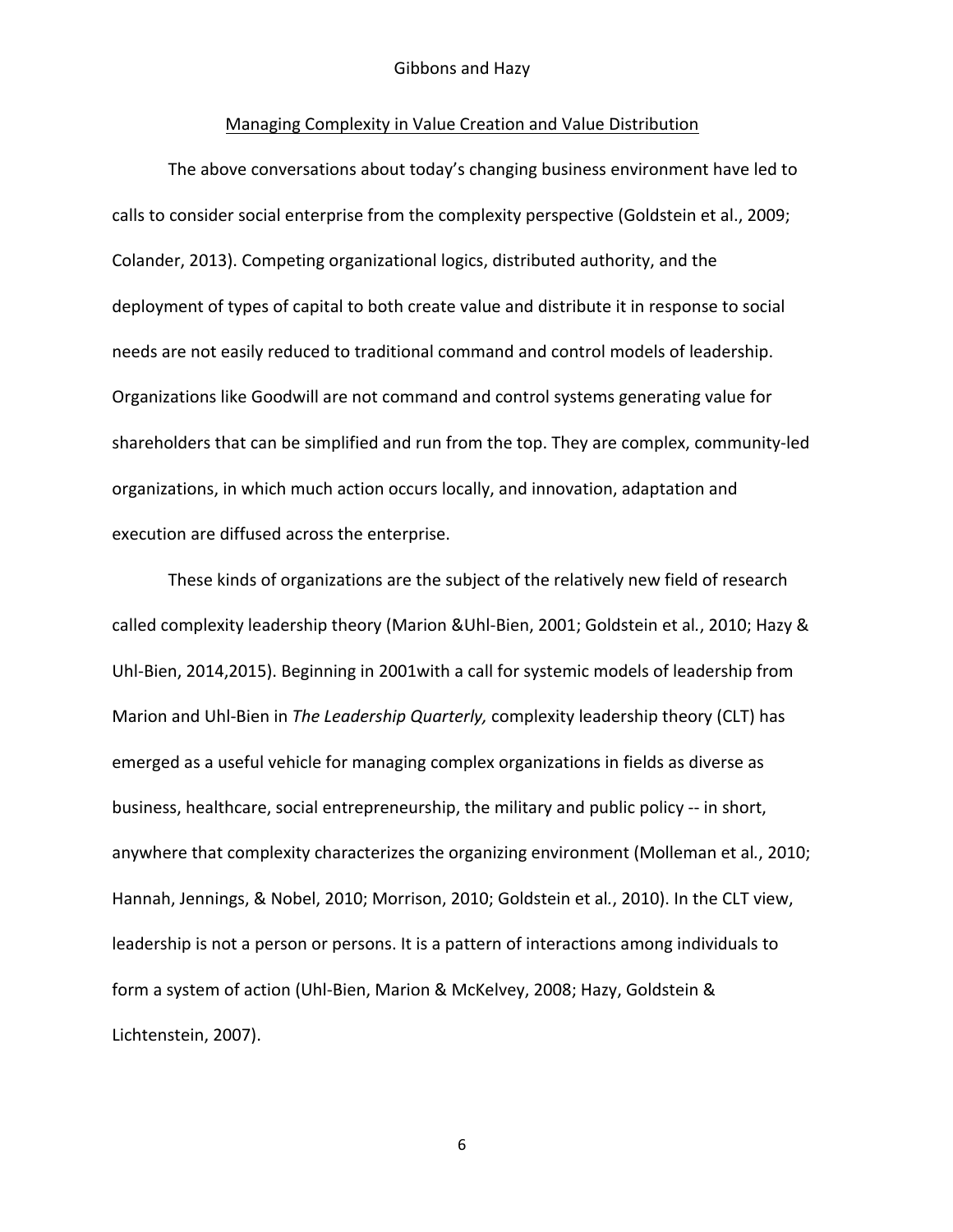## Growing a Large-Scale Social Enterprise

CLT studies have found that leadership activities arise locally to perform certain requisite system organizing functions that cannot be performed by other more routine processes. Although often performed by the nominal "leader," they can be performed by others when the need calls for it. Hazy and Uhl-Bien (2015) reviewed more than 20 studies—eight were social enterprises—and identified the leadership activities that were being performed by various individuals. Inspired by the five functions of organizational leadership identified by Katz and Kahn in their seminal 1966 work, The Social Psychology of *Organizations*, Hazy and Uhl-Bien (2014) organized leadership activities into five categories:

- 1. Enacting community-building to recruit, select, motivate and unify individuals
- 2. Structuring activities, resources and people for efficacious decision-making and action
- 3. Administrating plans and programs to acquire, maintain and defend resources
- 4. Gathering and synthesizing information for situational awareness across the ecosystem
- 5. Generating options through experimentation and entrepreneurial risk taking.

Many researchers have argued that hybrid organizations must operate in complex ecosystems. As such, social enterprises must perform all of these functions effectively.

## Metrics for Hybrid Forms of Organizing

Performance measurement in hybrid organizations is especially challenging. Based upon a survey of the social enterprise sector, Ebrahim and Rangan deduce that an appropriate measurement strategy depends upon the complexity of the firm's operational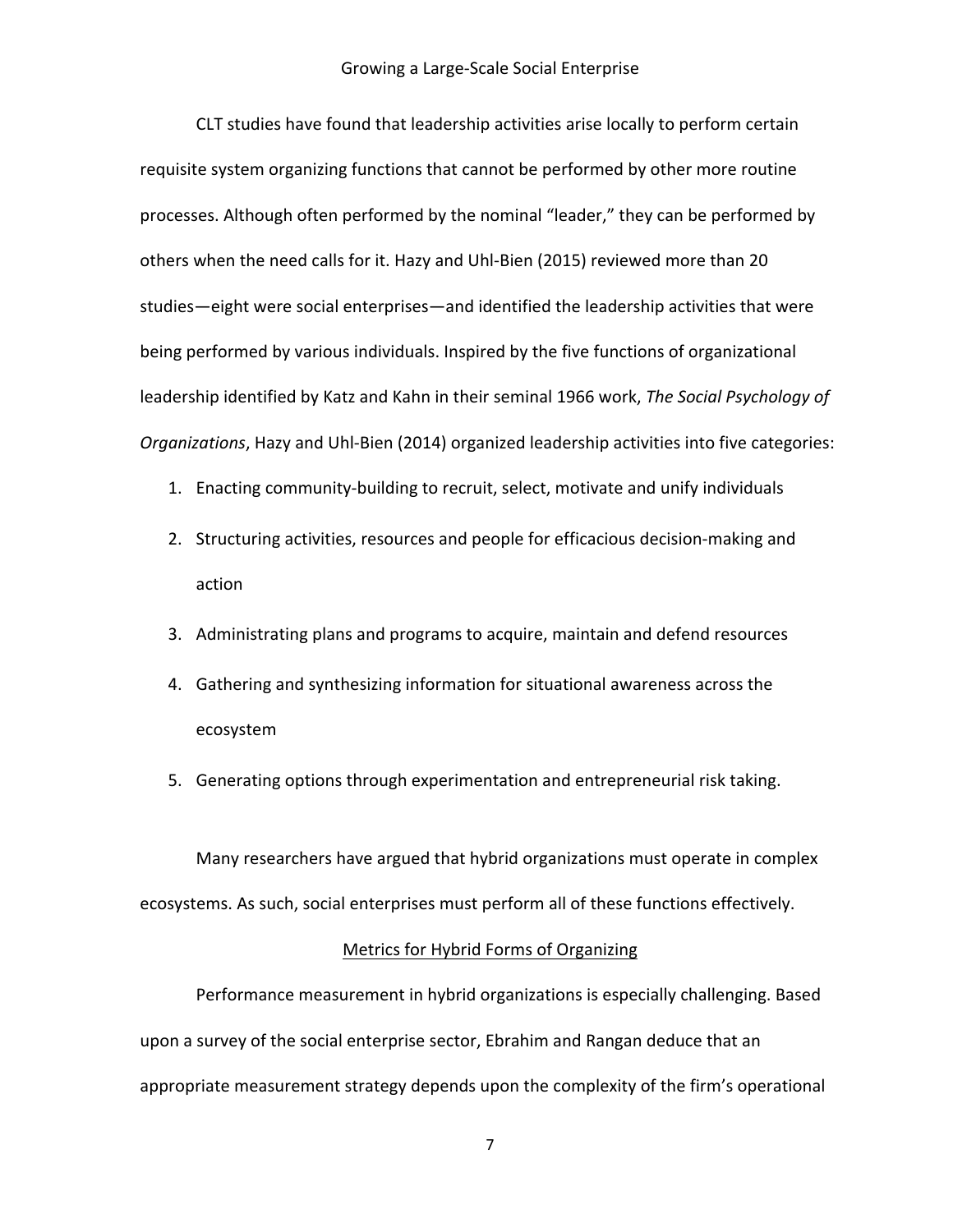#### Gibbons and Hazy

strategy on the one hand, and its espoused "theory of change," or how the firm's actions will bring about the hoped-for change, on the other (Ebrahim & Rangan, 2010). Depending upon whether each of these two dimensions is focused or more complex, there are thus four possible measurement approaches that might be appropriate.

Due to the size and scope of Goodwill, its operation is quite complex and not focused except with regard to the general mission. Thus the measurement scheme suggested by Ebrahim and Rangan would depend upon the "theory of change" that Goodwill espouses as it promotes change in the community. For example, if its theory of change is concerned only with the delivery of employment and employment-specific services, then Ebrahim and Rangan would say that "integrated results" composed of aggregate outputs or outcomes, and sometimes impacts, should be measured. However, if its theory of change is complex, promoting long term change within entire communities, then "ecosystem results" involving long term metrics about their communities would be necessary. As we will see, both of these perspectives are relevant in the Goodwill case.

## Management Challenges in the Distributed Social Enterprise Context

Battilana and her colleagues summarized all of the challenges that face social enterprises as follows: the choice of legal structure, the sources of financing, the customers and other beneficiaries of the social enterprise, the organizational culture, and the unique challenges of talent development in the social enterprise context (Battilana et al., 2012). The analysis of the Goodwill case that follows is organized around our observation that complex DSE organizing structures have four distinct characteristics that exacerbate these challenges.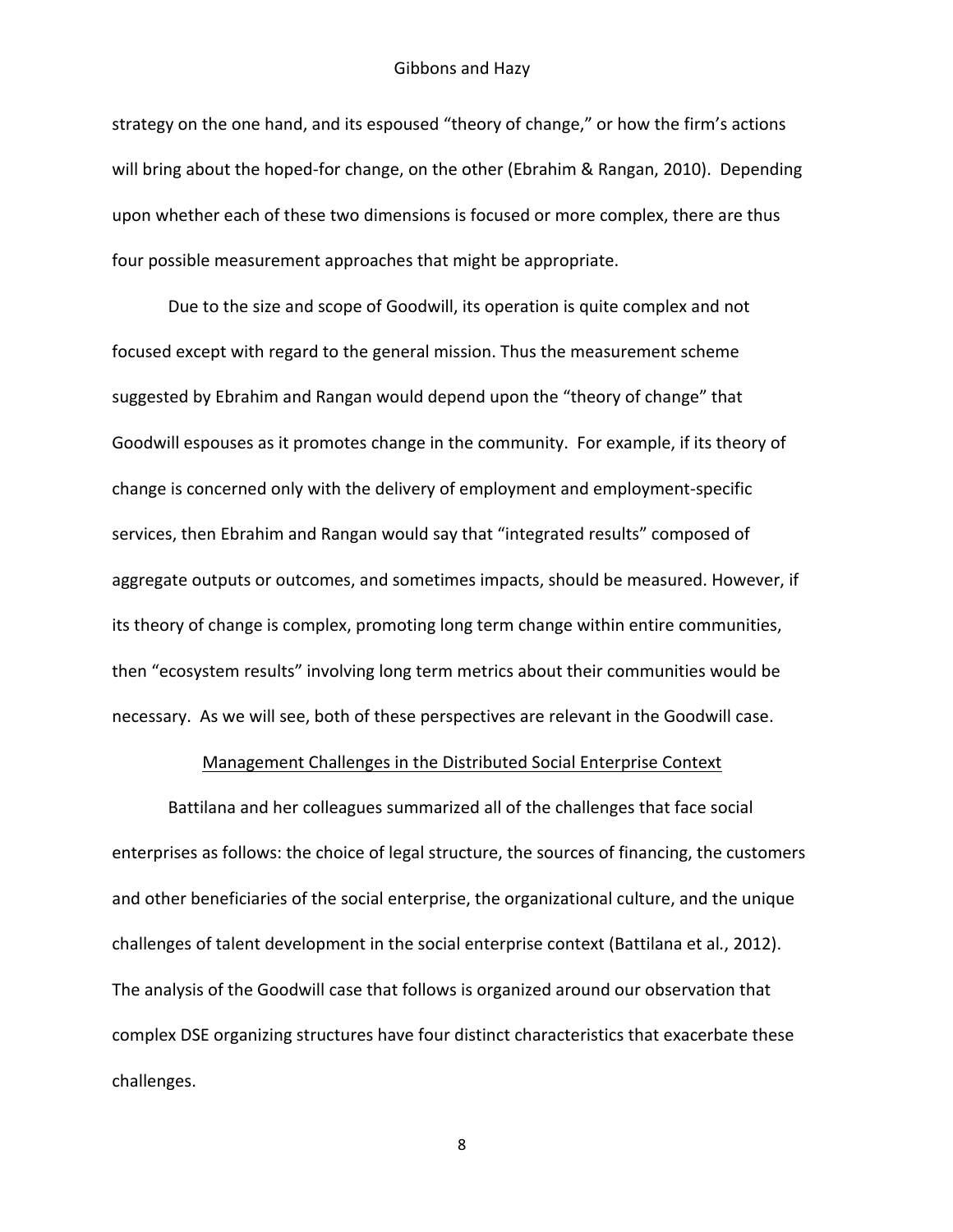## Growing a Large-Scale Social Enterprise

First, DSE organizing structures lack the centralized authority and command and control structure that is common in both business and philanthropic organizations. As a result, directing activities across the organization requires a management approach akin to orchestrating and facilitating. Second, resources and capital do not flow back and forth from the field offices to the center. Rather, resources are gathered and distributed within local communities, often without any visibility or controls by those at the center. Third, executive talent requires local knowledge and the Fortune 500 skills to both create value and then to distribute it as needed by the local communities that they serve. This implies the need for leadership at all levels of the organization, even as it is difficult to find and recruit personnel in competitive employment markets. Fourth and finally, social value is difficult to measure, particularly when it is delivered locally and the value can only be measured locally.

## **The Case Study Method for Goodwill Industries**®

This project represents a single case study of the very large distributed social enterprise, Goodwill Industries. Qualitative researchers have long pointed out that a single case has research value, particularly when that organization is unique or noteworthy (Eisenhardt, 1989). Goodwill fits this requirement. Not only is it perhaps the largest selfsustaining social enterprise of its kind, it has survived and evolved for 112 years with a footprint that spans North America and serves millions of people each year.

The case is based on three data types. First, one of the authors was embedded at Goodwill Industries International (GII) for over five years and during that time conducted interviews and informal discussions with most of the local Goodwill executive and volunteer leadership as well as the entire senior management team and board of directors at GII.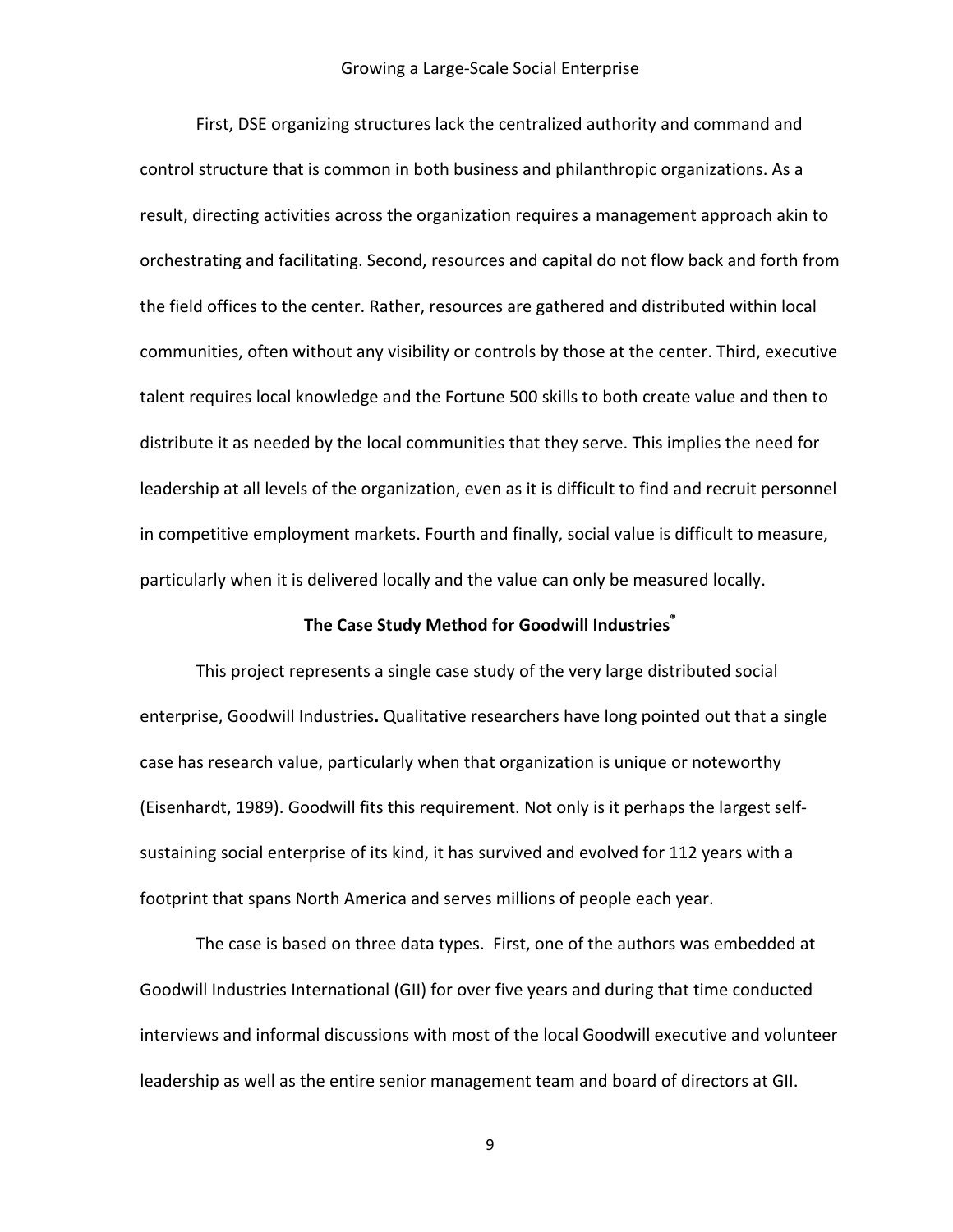Second, the researchers had unrestricted access to internal archival information including details about operation and mission services. In addition, many senior managers were made available to answer questions and clarify what was observed in the data. Third, embedded in this analysis are 11 distinct case studies that were compiled in the context of Goodwill's internal leadership development program. These data were analyzed in the context of the theoretical approaches described in the previous section.

#### **The Evolving Logic of Goodwill's Distributed Social Enterprise**

Originally formed by Reverend Edgar Helms in 1902 as a local community movement in Boston, Massachusetts as described in Table 1 the Goodwill organizational structure has evolved over the last century into an international *value creation engine* and *social value distribution system* that sustains a not-for-profit social enterprise with overall revenue of \$5.1B in 2013, large enough to be in the Fortune 500 if it were a for-profit firm. This formidable economic engine is distributed widely across North America and to a lesser extent the world, but at the same time, it does not service shareholders to make them wealthy. Rather, it is aimed directly at the Goodwill mission: *helping individuals and families* achieve career and family success through learning and the power of work.

#### Why Study Goodwill?

Goodwill is worthy of study for three key reasons. First, it is large in scale, scope and geographic reach in both the economic sense and in terms of its social impact. Second, it is successful and self-sustaining in terms of its capital accumulation through business operation and its capacity for service delivery. Finally, these complexities have been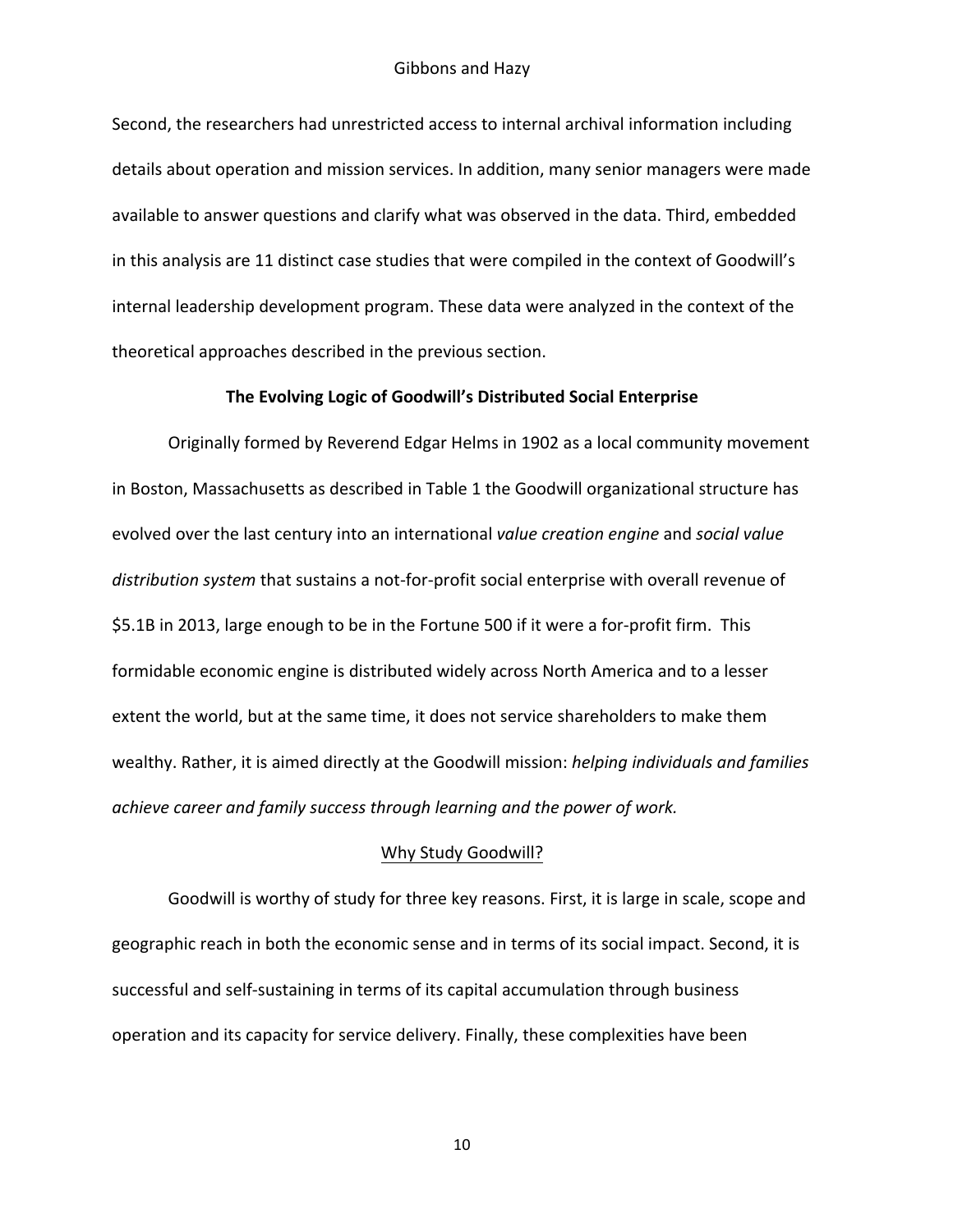addressed within Goodwill in the context of an understudied organizing structure, the DSE hybrid form.

Goodwill is unique in firms of its scale in that all of the various kinds of capital that are created by its business operation are directed at serving its mission. It serves its mission in two distinct ways: It provides direct support of over 122,000 employees across North America (as well as several other countries). Many are "opportunity workers," the disadvantaged populations targeted through Goodwill's mission. Most are employees in retail stores, but many are employees in support of service contracts to business and government agencies and other Goodwill industrial businesses. In addition to serving its own employees, Goodwill also provides services for residents in the communities it serves. Services such as career counseling, job-related transportation services, job-skills training, and job-seeking skills training are supplied to over 9.8 million non-employee clients annually. 

The Goodwill DSE organizational structure has evolved and expanded over the last century as local communities across the United States and Canada joined the Goodwill movement to develop a network of independent, locally-led organizations. In parallel, the National Association of Goodwill Industries evolved into the current central organization --Goodwill Industries International. Through the course of this evolution, what began as a social movement became a large, self-sustaining, distributed social enterprise employing 122,000 team members who each year serve 9.8 million people with career and financial wellness services while connecting more than 261,000 people with jobs in local communities.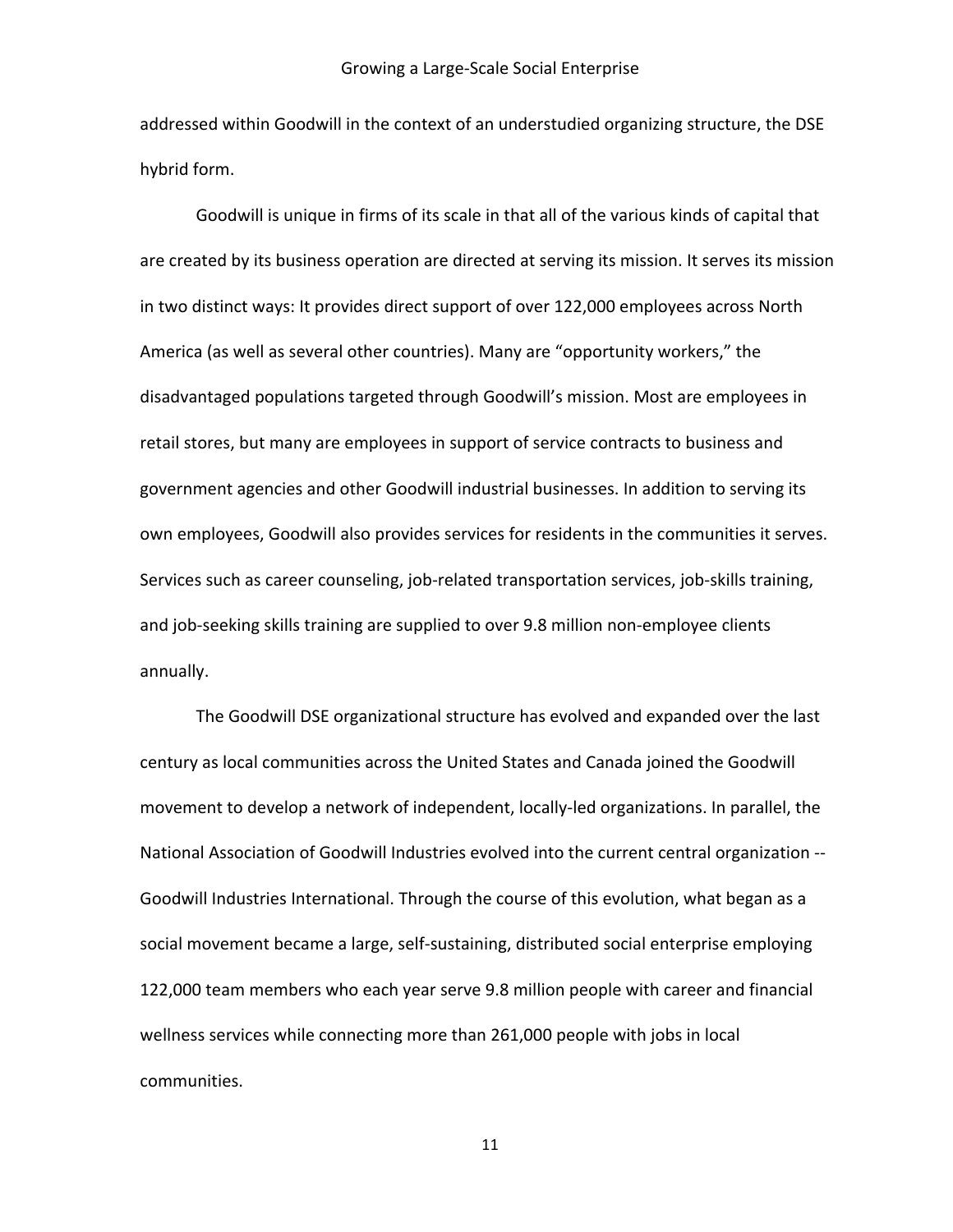## **Table 1 - Goodwill® : historical context**

## **Beginnings at the Turn of the 20<sup>th</sup> Century**

In 1902, Reverend Edgar Helms, a young minister in Boston's South End, was appalled at the conditions faced by immigrants who found themselves in a new country without jobs and sometimes desperate for food, clothing and shelter. Using burlap bags, Helms went door-to-door in Boston's wealthiest districts asking for donations of clothing and household goods to give to the immigrants.

## Early Challenges Led to the Initial Goodwill Business Model

Helms recognized two problems very early on in his mission: some of the recipients of his gifts did not fully utilize or appreciate his gifts and even worse, the pile of articles that were unsuitable for use was growing exponentially. Helms decided to sell the usable donated goods for a small profit and use that money to pay workers to help refurbish the others. Helms hired people in need  $-$  many who at the time were considered unemployable  $-$  to do this repair work. And thus, the Goodwill model of providing work opportunities to people with barriers to employment was born.

### **Rapid Growth through Religious Affiliation through the 1920s**

Helms' idea caught on quickly, and organizations in other cities began to study and adopt this industrial phase of work as a part of their missionary activities. It became necessary to organize a national society for mutual help and protection. The National Cooperative Industrial Relief Association, Inc. was chartered in 1910 and later coined the term "Goodwill Industries" in 1915. With the help of Methodist Church funding, Helms went on to help establish Goodwill Industries organizations across the United States, and by 1920, there were 15, including the Morgan Memorial Goodwill in Boston.

### The Move to Secular Management and Governance in the 1930s

In the early years, Helms served as the executive of this loosely knit association functioning within the Methodist Church. However, as the Goodwill movement spread, Helms felt that Goodwill needed an umbrella organization to embody the local units, both inside and outside the Methodist Church, and to support Goodwill's leadership and growth. In 1934, the National Association of Goodwill Industries became a reality. As Goodwill evolved from a religious movement to a secular backbone organization, it expanded its leadership expertise on both local and national boards of directors to better serve the broader community. Despite this new organizational structure, through the 1970s the Methodist Church continued to invest in Goodwill's work, providing seed money to open new Goodwills and establishing leadership training programs to ensure the organization's continued success.

#### **Expanding the Mission to Include Client Services Evolves the Business Model**

Helms' model initially focused on creating "opportunity worker" positions to help people in poverty secure employment. However, in a 1933 governance meeting at the onset of Goodwill's establishment as a separate organization, the leadership made a noteworthy strategic decision that changed the trajectory of Goodwill's role in human services: Goodwill expanded its service offerings to provide programming for opportunity workers *and* clients, a new classification for individuals who were not employed by a Goodwill organization.

#### **Institutionalization - 1935 and Beyond**

In 1935, Goodwill further solidified its structure by developing and implementing its first local-national relationship agreement and publishing its first Standard Operating Procedures Manual to implement uniform business processes across the country. Goodwill also began to share information across its growing network on emerging best practices to refine its model and accelerate growth. In the 1950s Goodwill hosted its first professional conferences to foster peer learning; within just a few years, innovative strategies were expanded nationally, such as donation collection boxes, job analysis systems for persons with disabilities, and industrial contracts to expand business lines.

## **Goodwill at the End of the 20st Century**

When President Clinton took office in the early 1990s and placed a spotlight on welfare reform, Goodwill recognized the opportunity to expand its well-developed service delivery model, which is in practice today. Goodwill's approach could be characterized as "more than a job" by building upon the strengths of an individual, and developing comprehensive, holistic goals related to employment and financial wellness. Goodwill leveraged these political changes to augment its own funding mechanisms, primarily through the donated goods retail social enterprise, to expand its services and dramatically increase the number of people served by Goodwill.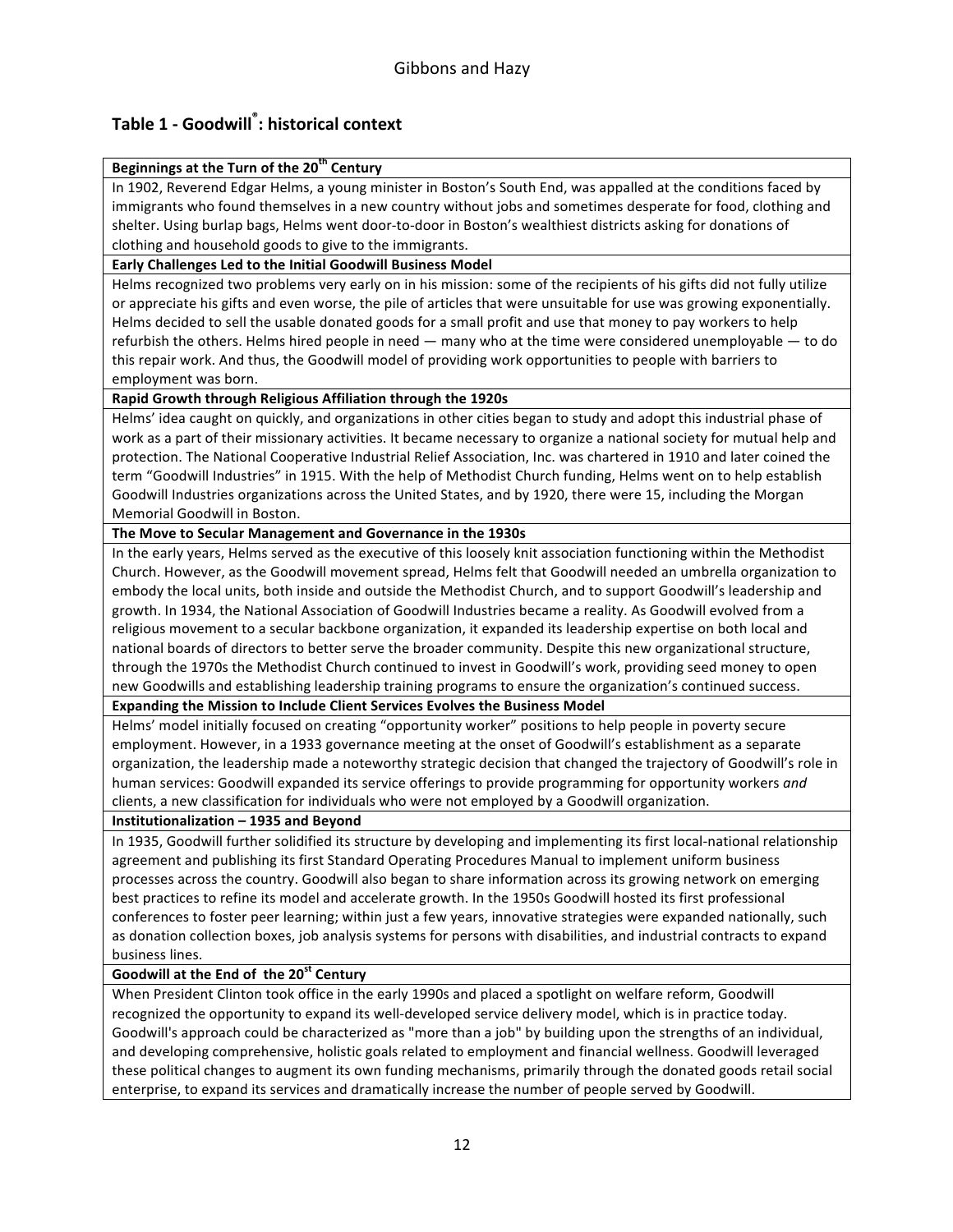#### Goodwill Basics

The Goodwill core social enterprise, characterized as the "donated goods retail" model, is comprised of over 4,000 donation centers across the United States and Canada, where community members donate their used goods. More than 87 million donation instances resulted in more than 4 billion pounds of goods donated in 2013. Goodwill team members sort, organize, and sell those goods in over 2,900 retail stores, resulting in \$3.79B revenue in 2013. These retail stores are managed by165 local Goodwill organizations, each led and governed by its own CEO and board of directors, and each with an exclusive welldefined territory.

Leveraging its business infrastructure as a mission delivery vehicle, each local Goodwill entity operates as a community resource providing job training, first-time job opportunities, and transitional employment for people with barriers to employment. Each Goodwill entity is able to maintain its exclusive use of the brand in its territory as long as it continues to meet member standards and comply with the bylaws of the overall Goodwill enterprise. Bylaws and member standards, including the rate for payment of dues, are set by a majority vote of all members at the annual "Delegate Assembly," a formal business meeting convened by Goodwill Industries International. National board members and board officers responsible for governance are also approved at this meeting.

The Goodwill DSE evolved through the self-sustaining potential of its organizing model, which clearly distinguishes its value creation activities such as running donated goods retail stores, from its value distribution imperatives, such as using social capital to find job opportunities for clients. The Goodwill governance and operating structure evolved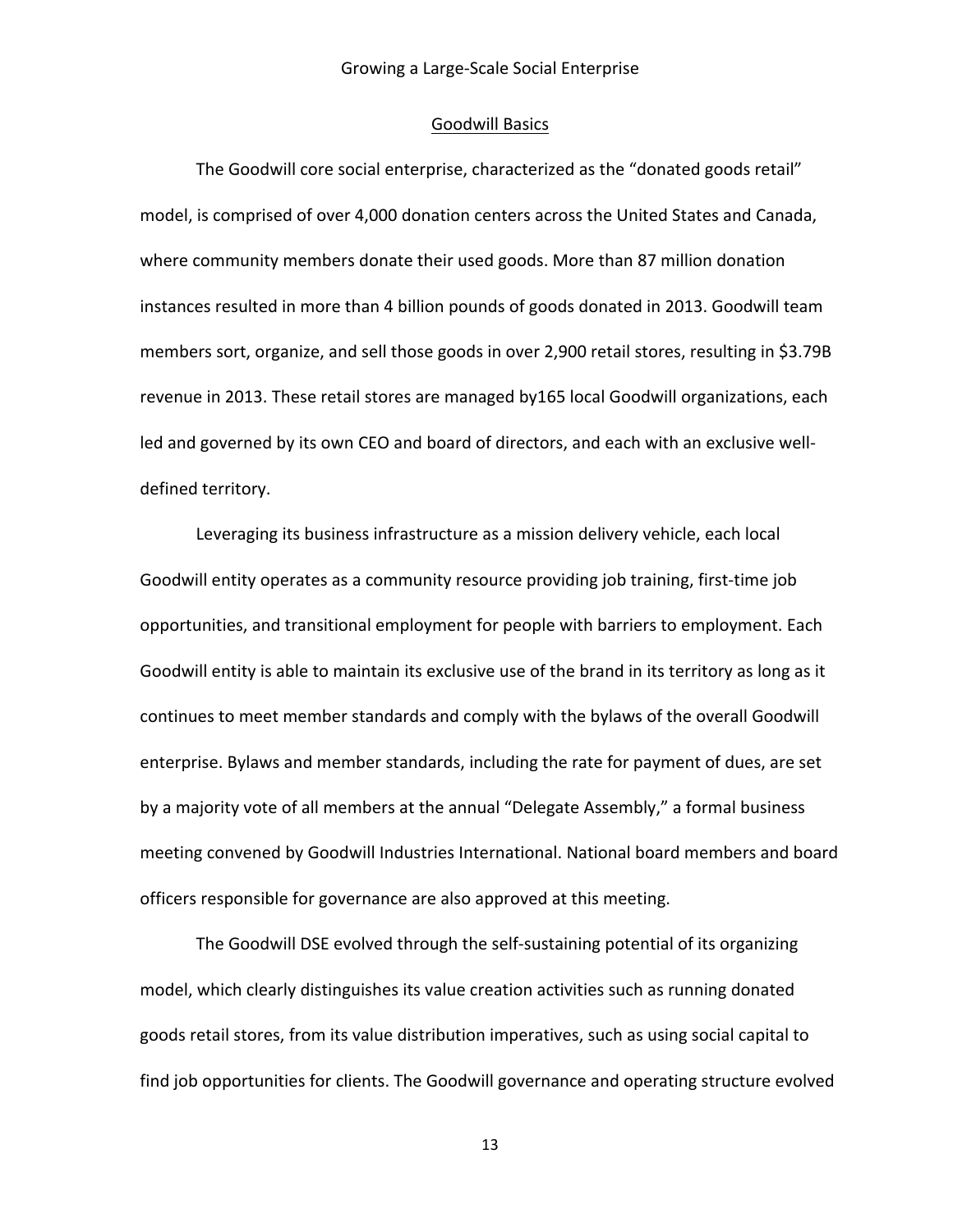#### Gibbons and Hazy

through success -- by simultaneously meeting the operating demands of value creation in Goodwill businesses and the mission demands of clients and opportunity workers thus distributing the value being created in its businesses within the same communities. The average of net assets in a local Goodwill across the network is \$19M, with a median of \$12 million. Less than one percent of total net assets reside at the national level.

The effectiveness of the Goodwill DSE stems from its history of community-based governance with the core principle that local investments beget local impact. Each local Goodwill organization operates with an autonomous board of directors to ensure that each local community's needs are understood and that the return on investment generated in a particular community is disbursed in a manner that is meaningful to that community. As such, there is no typical Goodwill: though each is unique in the details, all present a common theme of mission. Table 2 provides examples of local Goodwill organizations.

#### Goodwill's DSE Hybrid Business Model

Goodwill Industries is an example of a successful, mature, multinational, and adaptable distributed social enterprise. Although it operates with a not-for-profit legal structure, it does not depend heavily upon fundraising or government funding. Rather, its financial engine is its disciplined business operations, primarily in the donated goods retail thrift sector, but also in other areas as illustrated in Table 2. Goodwill's business practices maximize sustainable mission impact by optimizing financial margins which generates positive cash flow that can fund mission services. This is accomplished through efficient management methods and effective business leadership across the organization.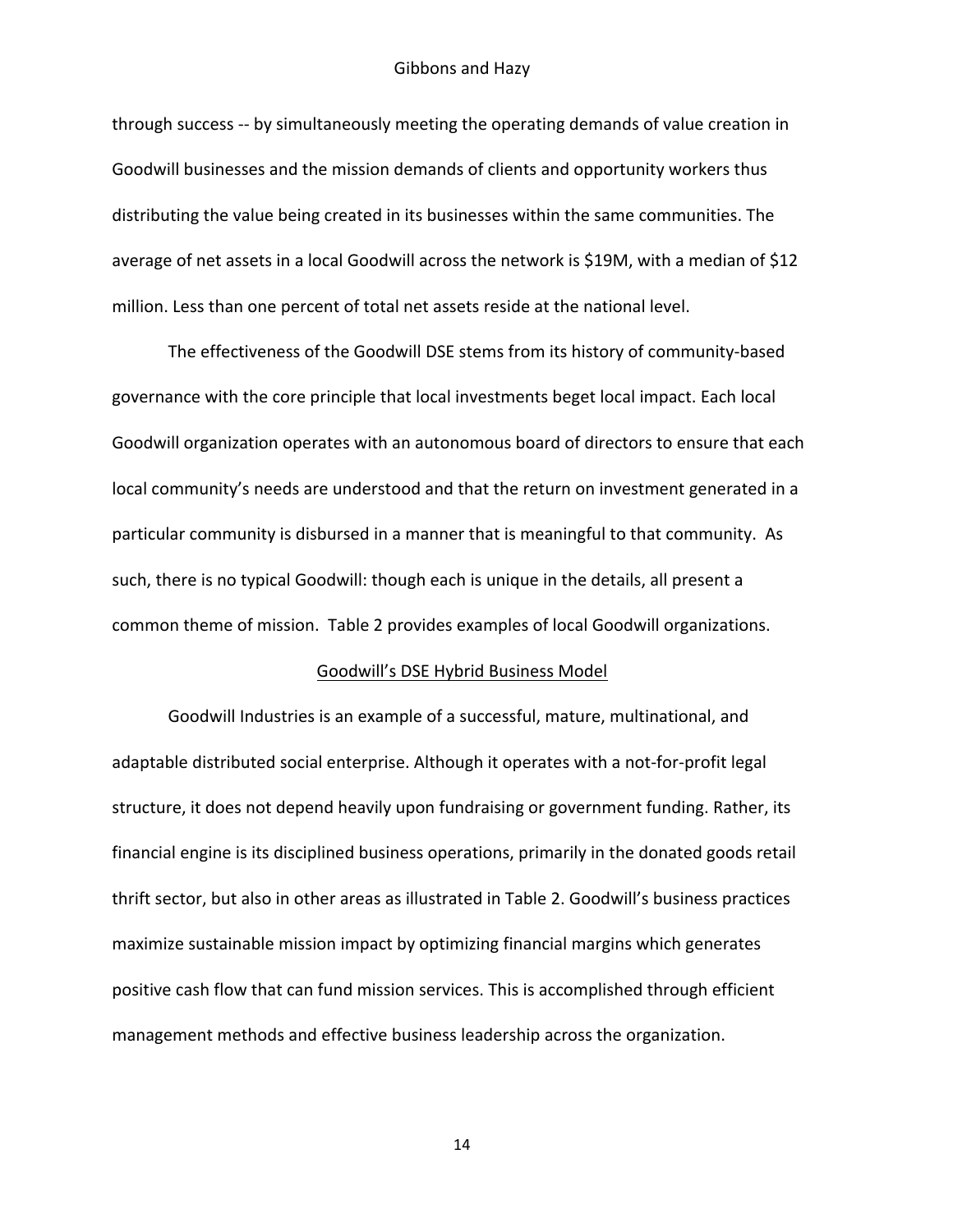| Goodwill<br>Agency                                                            | Headquarters<br>City | Counties<br>Served | Total<br>Earned<br>Revenue | Number<br>οf<br>Persons<br>Served | Number of<br>Persons<br>Placed in<br>Employment | Total<br>Employees | <b>Key Mission Activities</b>                                                                                                                                                                                                             |
|-------------------------------------------------------------------------------|----------------------|--------------------|----------------------------|-----------------------------------|-------------------------------------------------|--------------------|-------------------------------------------------------------------------------------------------------------------------------------------------------------------------------------------------------------------------------------------|
| Goodwill<br>Industries of<br>Greater<br>Cleveland<br>and East<br>Central Ohio | Canton, OH           | 10                 | \$25.8<br>million          | 28,118                            | 275                                             | 618                | Mission services integrated<br>into donated goods retail<br>social enterprise<br>• Array of job readiness and<br>placement services<br>Community campus with<br>collocated partners to<br>provide integrated career<br>and other services |
| Goodwill<br>Industries of<br>Lane and<br>South Coast<br>Counties              | Eugene, OR           | 5                  | \$17.5<br>million          | 5,957                             | 990                                             | 439                | Mission services integrated<br>into donated goods retail<br>social enterprise<br>Array of job readiness and<br>placement services<br>Prosperity Center operated<br>with partners to support<br>financial wellness                         |
| Goodwill<br>Industries of<br>South Florida                                    | Miami, FL            | 3                  | \$94.1<br>million          | 4,938                             | 1,254                                           | 2,673              | Mission services integrated<br>into donated goods retail<br>social enterprise<br>Array of job readiness and<br>placement services<br>Mission services integrated<br>into production and building<br>maintenance contract<br>services      |
| Goodwill of<br>Orange<br>County                                               | Santa Ana, CA        | $\mathbf{1}$       | \$79.1<br>million          | 15,133                            | 948                                             | 1,769              | Mission integrated into<br>donated goods retail social<br>enterprise<br>• Array of job readiness and<br>placement services<br>E-commerce site for<br>Goodwills to market goods<br>and create jobs                                         |

**Table 2 - Local Goodwill® examples** 

г

In its business operations, Goodwill engages in activities all along the continuum described in the Alter (2007) typology. Goodwill integrates its mission into its donated goods retail model through an intentional blending of mission-focused activities, services and programs. For example, Goodwill frequently uses "opportunity hiring" by employing its job training program participants to build its human capital. The organization recognizes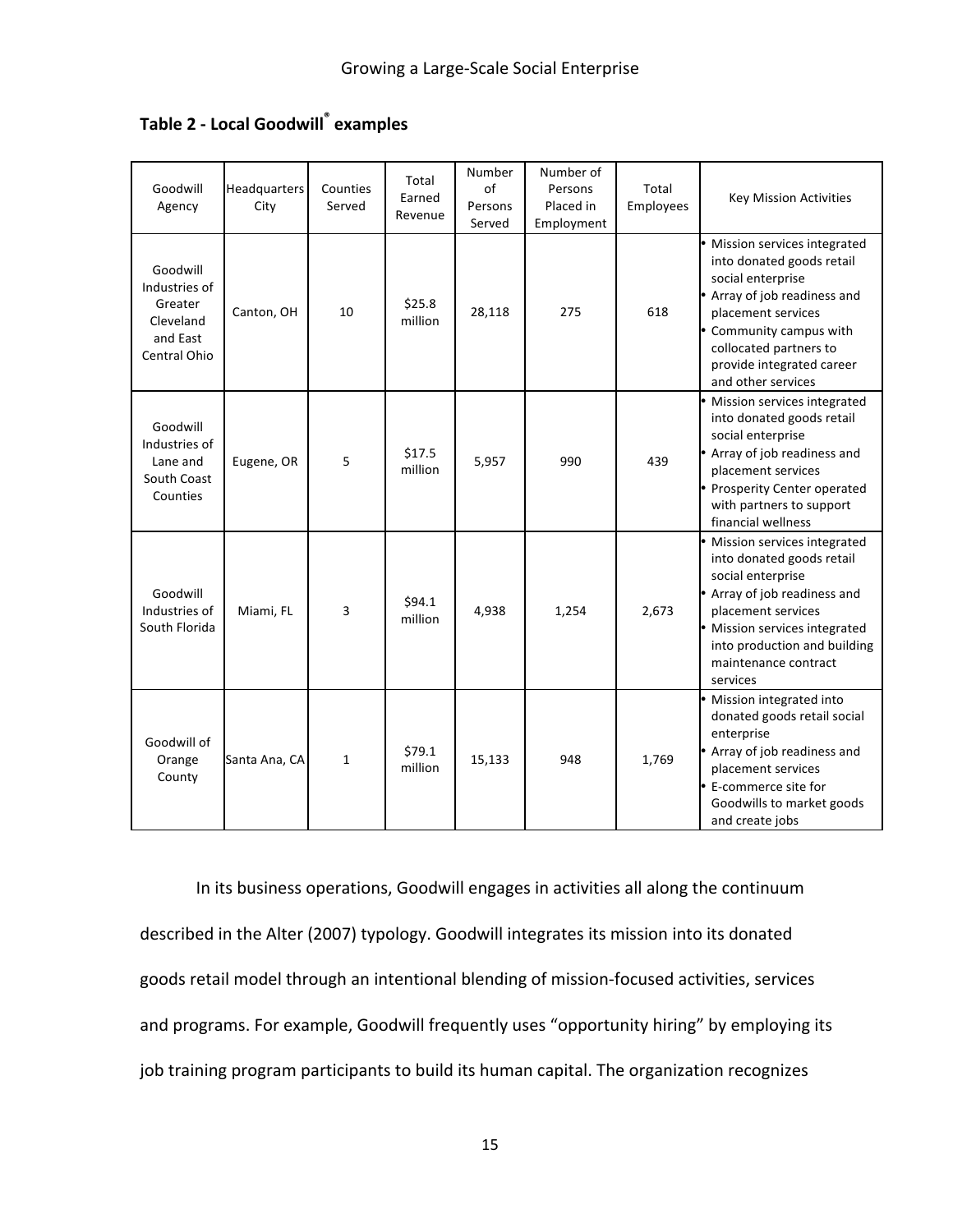that many of its 122,000 employees struggle with some of the same challenges faced by the people they serve. Through Goodwill's "Begin at Home" philosophy, the organization has identified and developed a wide range of resources, benefits, and options to support employees' ability to maintain employment, develop skills and earn career advancement. To enhance this approach, Goodwill often co-locates community resources at Goodwill retail stores. 

Although economic profit is not necessarily maximized when integrating mission into business operations, Goodwill continues to drive positive operating margin (gross profit less operating expenses) and thus operating profit from its business operations thus yielding a positive contribution to support additional mission services for clients who do not work in Goodwill businesses. The key accounting distinction is that Goodwill's positive margin is not distributed to owners (or shareholders), or any central authority. Local results are not even consolidated into national financial statements. Rather, positive margin is redirected locally to support services that are key aspects of Goodwill's social mission. This is done within the same local community where the positive contribution was generated through local donations and community support. Thus, Goodwill's overall mission impact is a combination of mission services delivered through opportunity hiring within its business infrastructure plus incremental mission services delivered in the same community in which the positive contribution margin was generated by optimizing operations efficiency through sound management and business practices.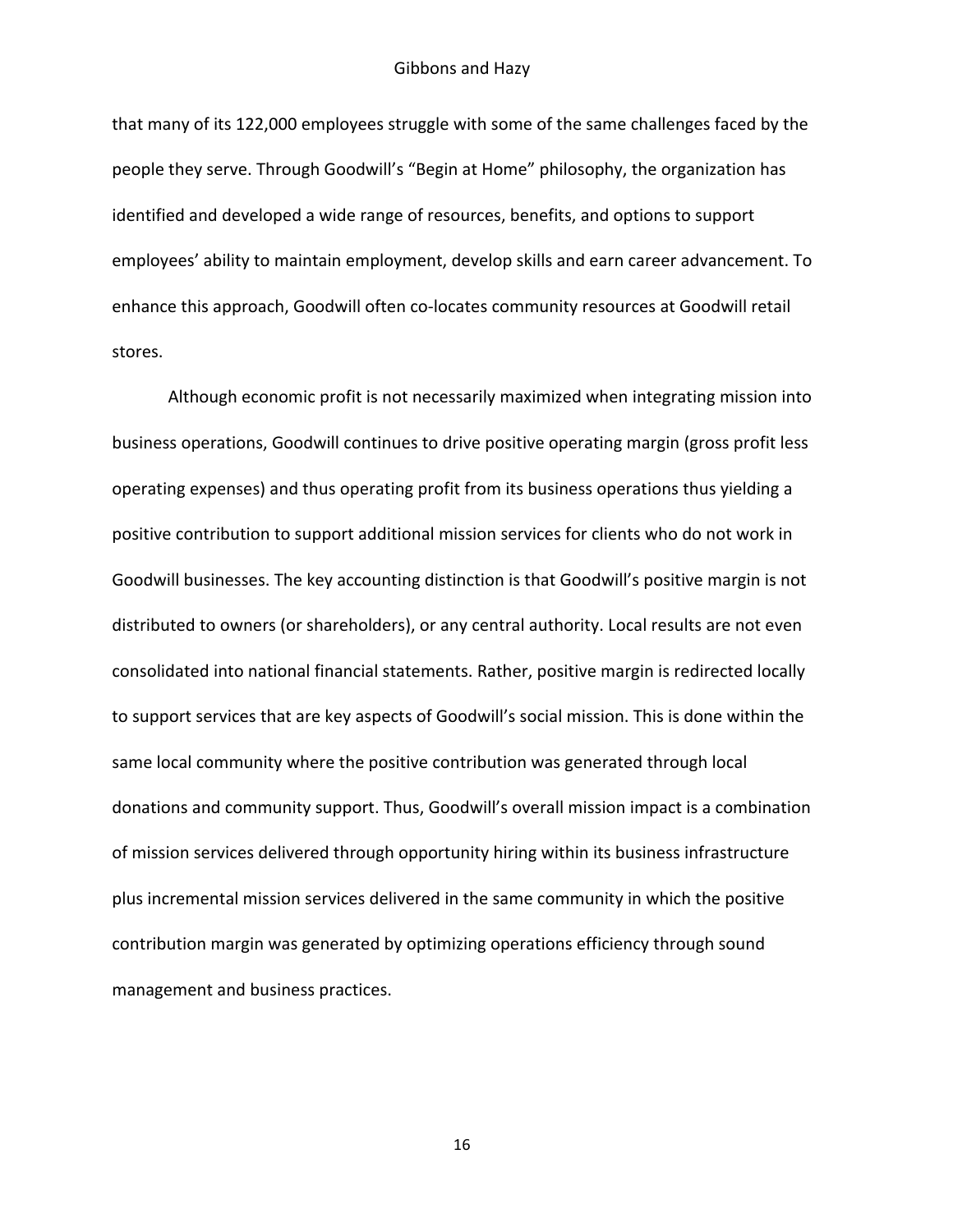## Growing a Large-Scale Social Enterprise

## A Closer Look at Governance at Goodwill

The Goodwill movement, as it is sometimes called, is often described as a membership organization of 165 like-minded community and regional Goodwill organizations in the U.S. and Canada that have agreed to operate under a single "Goodwill" banner. The agreements that hold Goodwill together, such as bylaws and membership standards regarding elements like ethical practices and results reporting, are approved by the membership body at the annual Delegate Assembly wherein local Goodwill CEOs and their local private sector board chairs cast their votes.

One of these agreements is to pay dues to the central organization, Goodwill Industries International (GII). These dues are paid in return for services to the members and the overall stewardship for the Goodwill movement, for example, the brand. Conceptually, this structure is somewhat analogous to the franchise model in which the "dues" are similar to the franchise fee, but there are critical differences. For example, at Goodwill, the dues structure is established by the members rather than the "franchisor." Rates are set at a graduated level based upon local Goodwill revenue and include limitations on how much can be spent by GII on certain national and international initiatives.

One of the most obvious differences from franchising is in the area of governance. Each member organization, or "local" Goodwill, is governed by its own local board which includes private sector directors. GII likewise has its own board of directors which includes a balance of local Goodwill CEOs and directors from the private sector. Board responsibilities include selecting CEOs, both locally and centrally, as well as setting the direction for both business and mission services activities. Local board members are volunteers from the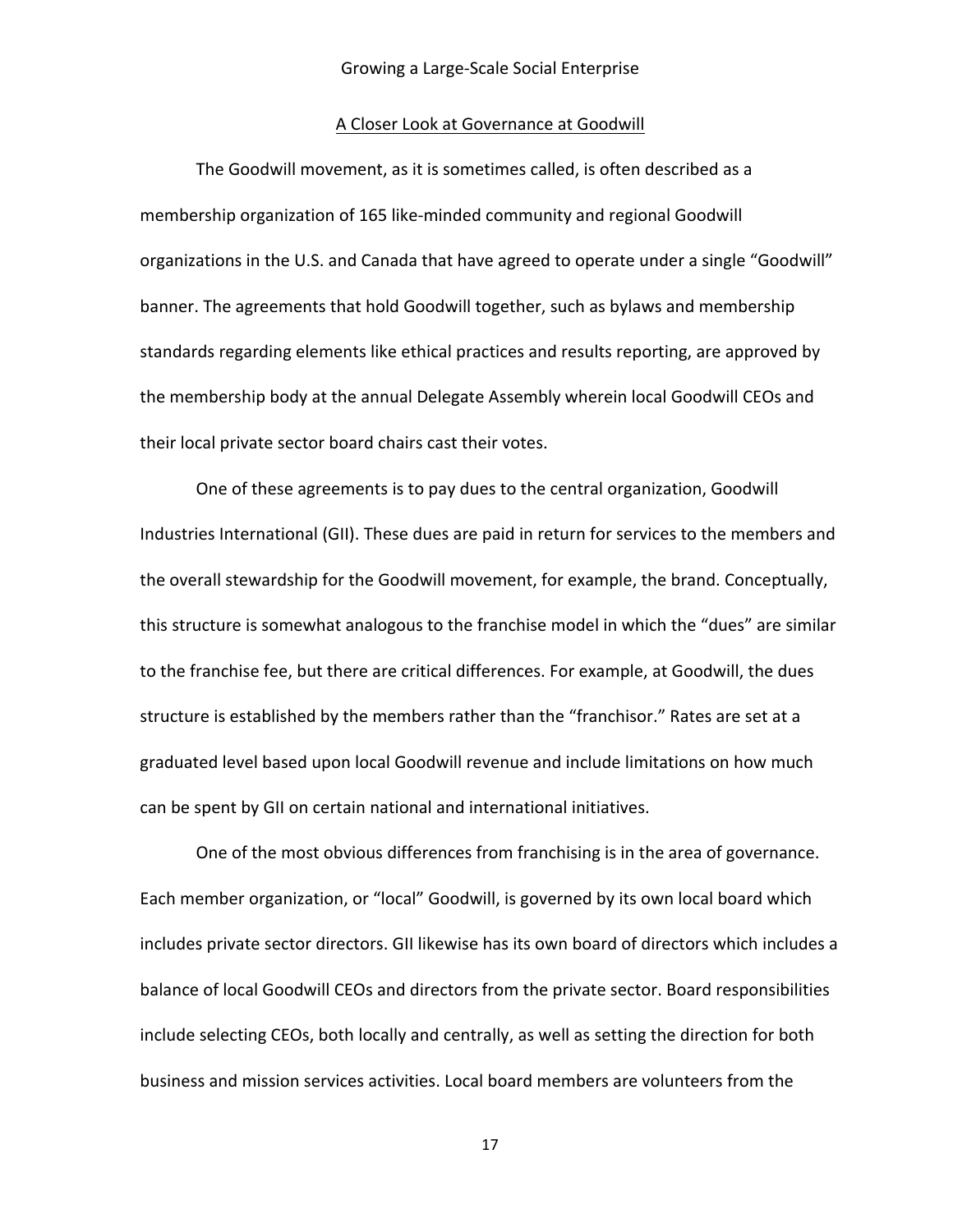community who donate their own human, social and political capital to Goodwill. Local boards thus help situate their agencies solidly into the political and social fabrics of the communities they serve.

#### A Community-Based Approach for Distributing Social Value

A key point to emphasize is that Goodwill has learned over the years to clearly separate the *value creation and asset accumulation* aspects of the enterprise from the ways that it allocates this value and deploys its assets to serve its various constituencies -- the *value distribution* (Hazy, Moskalev & Torras, 2010; Hazy et al., 2011). With regard to the process of value creation and capital deployment, Goodwill takes advantage of economic market mechanisms as well as scale and scope economies to acquire and use resources as a means to accumulate additional political, human, economic, and social capital (Mair, Battilana & Cardenas 2012). For example, Goodwill of Miami and Dade Counties in Florida grew its military uniform manufacturing business to support the US war efforts in the years following the terrorist attacks on September 11, 2001. The value creation process includes implementing technology and business process innovations, instilling sound management practices, and developing a broad and deep leadership culture in order to create and aggregate value for the benefit of all of its constituents.

Unlike for-profit businesses which operate primarily to deliver (or distribute) this value to shareholders, however, Goodwill distributes the value it creates within the local community where the value was accumulated according to an institutional logic (Trexler, 2009) that has evolved over more than one hundred years, often adapting unique services in response to evolving local needs. The logic is this: the benefactors (or contributors of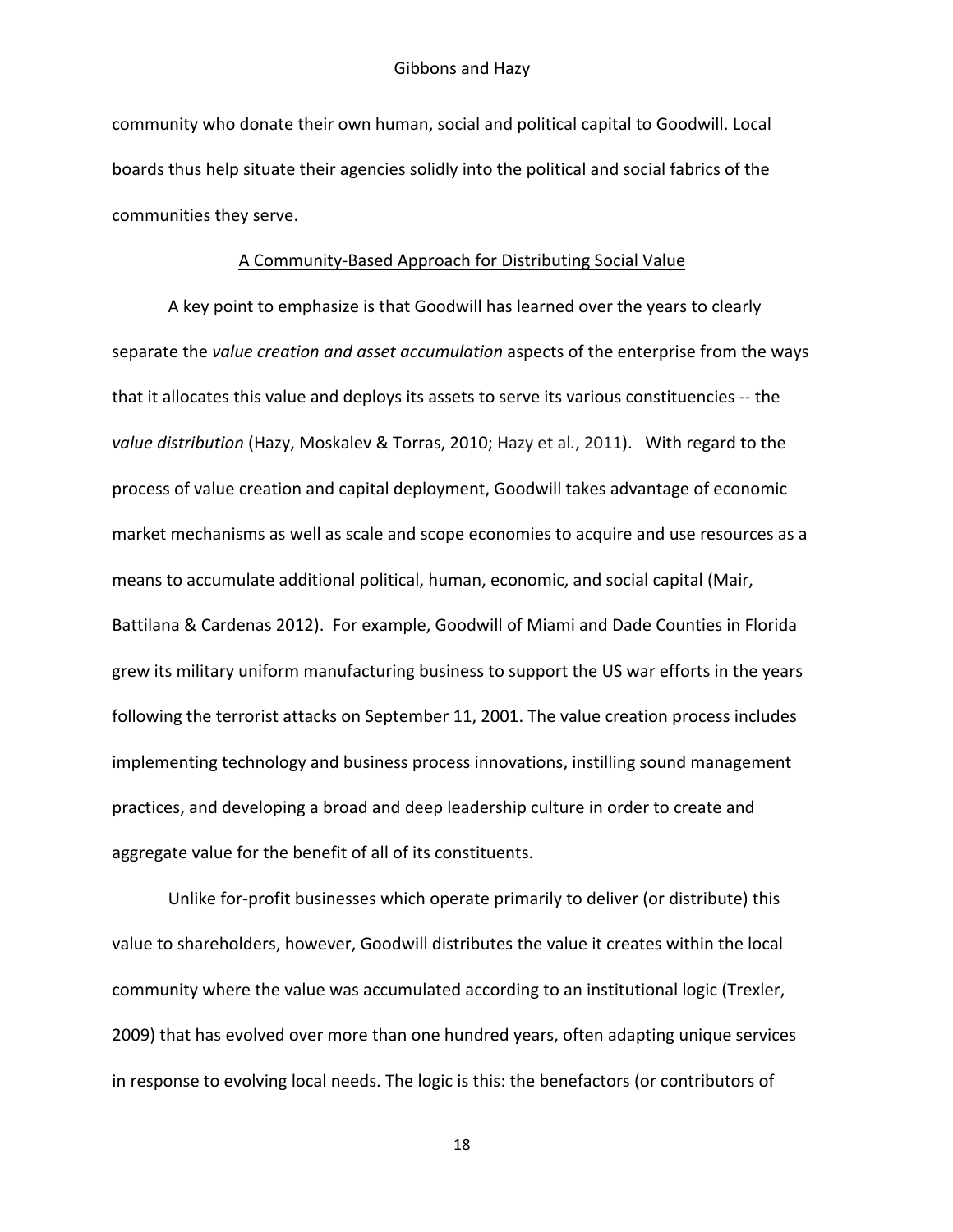## Growing a Large-Scale Social Enterprise

"capital" in the form of donated goods inventory, volunteer time and governance, and public and private funding) do not receive excess financial returns, although presumably they do receive intrinsic returns. Rather, benefactors are able to transfer the value they bring to Goodwill directly to beneficiaries in the communities. Most of those who benefit from the value created are those targeted by the Goodwill mission, including, but not limited to youth, seniors, veterans and military families, immigrants, and people with disabilities, criminal backgrounds, and others having difficulty connecting to employment opportunities.

At the same time, Goodwill provides normal business returns on the financial resources it uses to open new stores, finance daily operations, and so forth, and it pays fair wages for human resources and other inputs. Thus Goodwill uses market mechanisms to drive effective resource allocation and operating efficiency. However, all of the excess value created through operations  $-$  the putative "profit"  $-$  is distributed to those in the local community that Goodwill is committed to serve by its mission.

Although there are many challenges associated with successfully implementing the DSE model, the unifying thesis of our argument is that the fundamental difference between a traditional large-scale business and a DSE relates not to the business engine, and not even to the social mission. The primary factor distinguishing successful DSEs is how they have evolved to create value and accumulate assets through effective business practices using scale economies *and at the same time* have remained close to and relevant in the communities that they serve.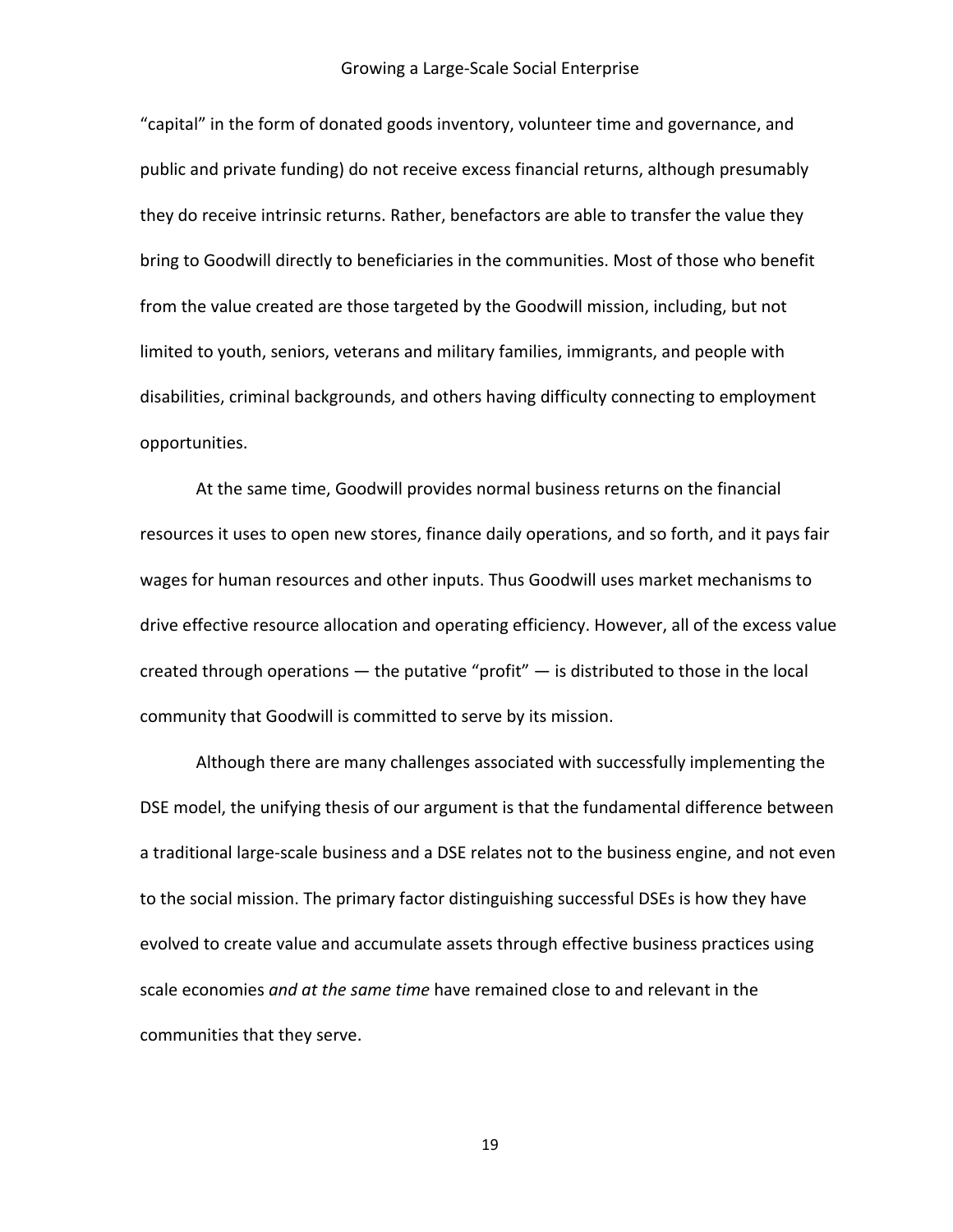#### Gibbons and Hazy

When designing a social enterprise for sustainability and change over the long term, the critical logic in the operating model relates to adapting *value distribution* in the context of all the capital that the DSE accumulates, whether in the form of political, human, economic or social benefit. By their nature, for-profit firms centralize the aggregation of value for the benefit of shareholders. For them, this imperative does not change.

In the case of the social enterprise, however, not only must the value creation engine adapt, so must the ways that value is distributed to constituents so that mission services are delivered where they are most needed. Just as a continuous focus on maintaining returns to shareholders signals a sustainable for-profit enterprise, continuous attention to evolving and adapting an effective value distribution model sustains a DSE. Successful DSEs like Goodwill have learned that an unwavering focus on effectively distributing value to locally relevant, mission-defined constituents affords long-term resistance to what has been called mission creep (Battilana & Dorado, 2010).

As the Goodwill case demonstrates, although a complex organizing form, the DSE model is able to leverage the advantages of scale as it creates valuable capital while also retaining specific unique knowledge about the needs of the local community so as to remain relevant. Thus, researchers and practitioners should look at the DSE hybrid form as one way to solve pressing social problems in local communities around the world.

#### **Discussion: Managerial Imperatives and Recommendations**

In this section, we describe what can be learned from the Goodwill case data about the successful management of large-scale DSEs. If the DSE is to be considered a viable hybrid option for organizing social enterprises, it is important to understand what the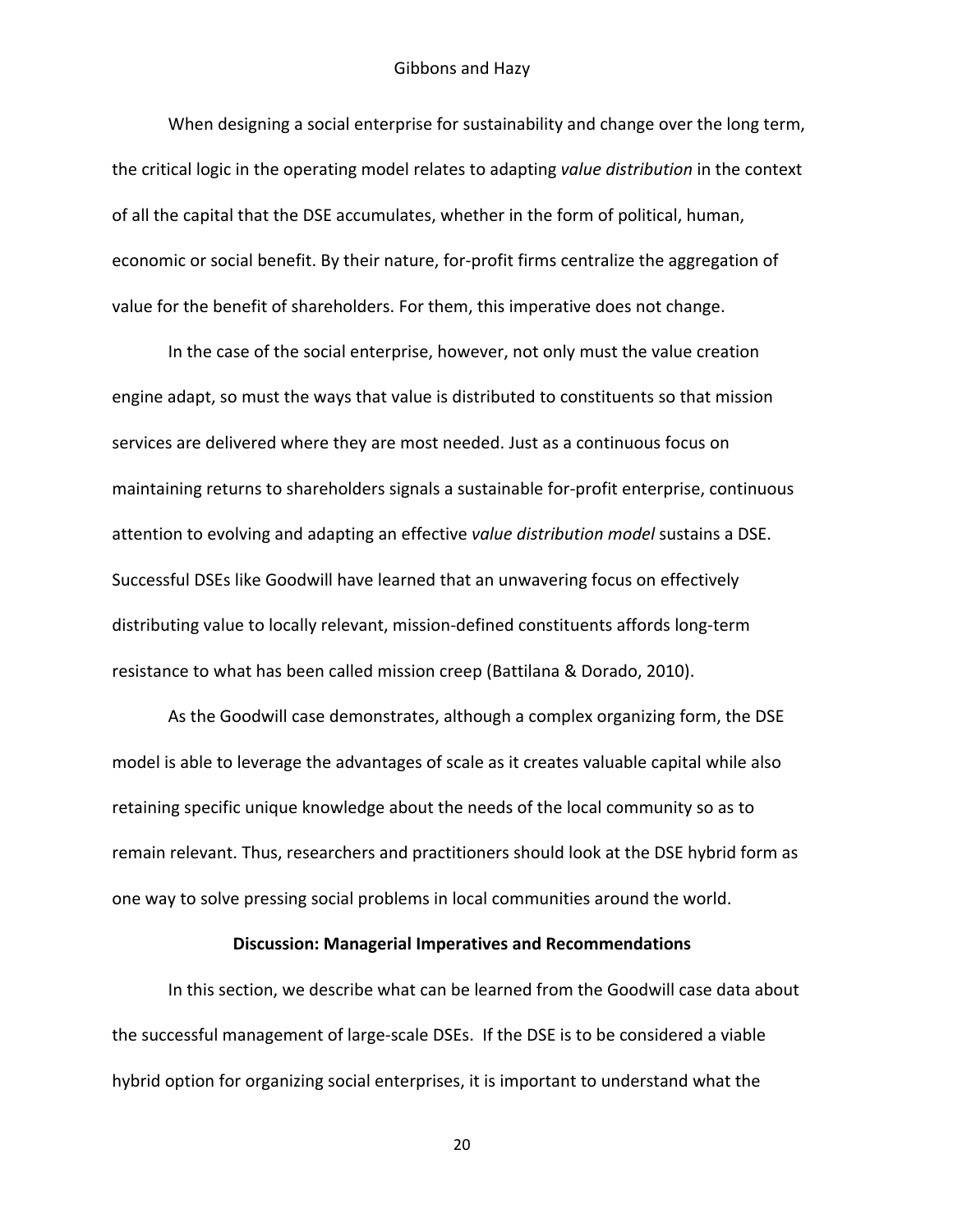Goodwill case tells us about managing these complex organizations effectively. The analysis

will describe how the Goodwill model addresses the four attributes that makes DSEs so

complex and difficult to manage as summarized in Table 3.

| Challenge                                                                                                  | <b>Management Imperative</b>                                                                                                                                                            |
|------------------------------------------------------------------------------------------------------------|-----------------------------------------------------------------------------------------------------------------------------------------------------------------------------------------|
| Lack of top-down command and<br>control hierarchy                                                          | Instill a common identity, business logic and<br>purpose to guide and reinforce activities toward the<br>hybrid mission                                                                 |
| Resources and capital do not flow<br>to the center for redistribution                                      | Establish, evolve and sustain assets and<br>infrastructure at all levels. such as governance and<br>operating structures, as well as political, social,<br>human, and financial capital |
| Executive leadership requires both<br>world-class skills and deeply<br>nuanced local knowledge             | Instill a culture of leadership across the enterprise at<br>all levels and locations                                                                                                    |
| Social value is difficult to measure,<br>particularly when it is locally<br>responsive and locally-defined | Define a common language for social impact metrics<br>appropriate to various aspects of the social mission                                                                              |

## **Table 3 - Management imperatives in Distributed Social Enterprises**

## Create a Common Mission, Brand Identity and Collective Strategic Intent

The absence of command and control leadership does not eliminate the necessity for a cohesive and enabling common identity; it just makes reinforcing, maintaining and evolving it more challenging. Throughout Goodwill's history, linkage to a common mission has been widely adopted by its members because it reinforces their collective sense of purpose. Embracing this common mission eventually became a requirement for membership in the Goodwill movement.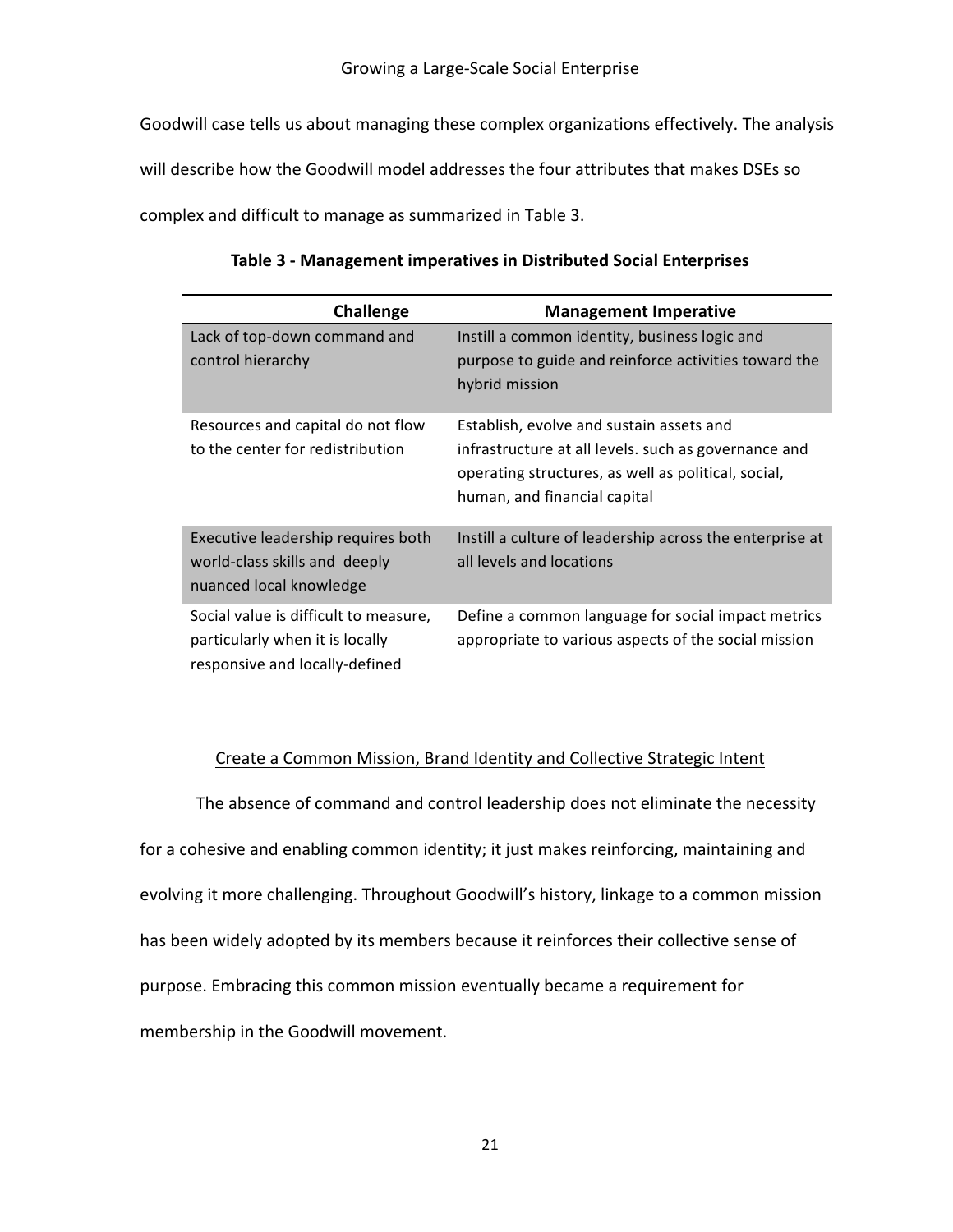#### Gibbons and Hazy

Within Goodwill, adopting the mission is not transactional. It is neither a type of franchising nor is it a simple affiliation process (Kickul, &Lyons, 2012; Wei-Skillern et al., 2007; Tracy &Jarvis, 2007; Combs, Michael &Castrogiovanni, 2004). It involves joining-in, accepting a common belief system, becoming part of a "movement." Thus, an important enabler of value creation and value distribution across Goodwill derives from living the common mission of, "...helping people in need reach their full potential through learning and the power of work." Coupled with other more transactional membership standards, infection with this mission has created a foundation for a shared identity that unites Goodwill activities across the enterprise, even absent command and control leadership.

A formalized brand platform also unites Goodwills and their presence in their communities under a common banner. This market identity includes Goodwill's brand promise, "Uniting caring and enterprise to empower people and build communities that work." Goodwill's brand marketing is working. Internal research shows that community stakeholders assign both the Goodwill social mission and the social enterprise model to its brand. Further demonstrating the public perception of the brand as a hybrid organization, a 2009 AdCouncil study showed that people tend to use warm words to describe Goodwill, such as "caring, compassionate, helpful, a blessing, and a Godsend," and also business terminology, such as "leader, entrepreneurial, effective, and efficient."

At the same time, Goodwill's organizational structure recognizes the value of the autonomous nature of independent local Goodwill organizations. Local board members and leadership accrue considerable social capital through connections within their communities and have a unique ability to capitalize on Goodwill's strong brand identity as it applies to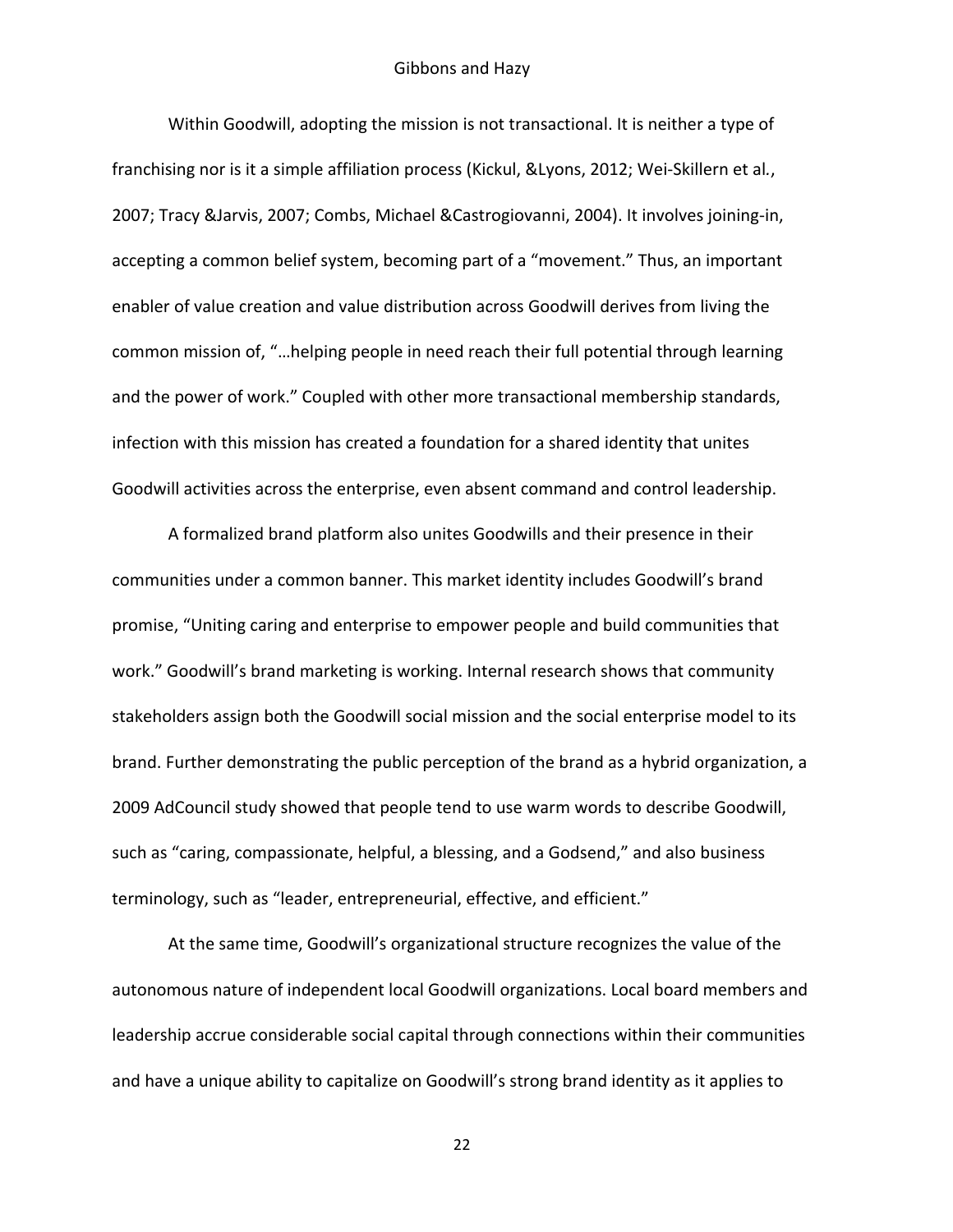understanding and identifying the particular needs of their communities while distributing social value to individuals and families who are most in need. Linkage to a common mission and brand identity thus promotes innovative problem solving and community collaborations. 

For example, Goodwill Industries of Lane and South Coast Counties in Eugene, Oregon, leveraged its local reputation and political capital to work with partners to launch the Prosperity Center, a one-stop location where low-income individuals access resources to increase their earnings, reduce financial costs and build skills to move up in the labor market. Through partnerships with the local United Way and other community-based organizations, the Goodwill provides space and personnel to convene community resources and provide training programs, financial coaching, housing programs, and work supports referrals. 

#### Provide Adequate Infrastructure

With regard to the strategic imperative of providing adequate infrastructure, an organizational backbone to support mission is critical. That backbone comprises strong governance at all levels and an information infrastructure that is adequate to support a complex organization of scale. To achieve a self-sustaining distributed infrastructure, sound management and business practices include processes of internal investment in governance policies and internal communications channels. This will ensure continuing capital formation (of all types) to sustain and adapt the delivery of social mission over the medium and long term.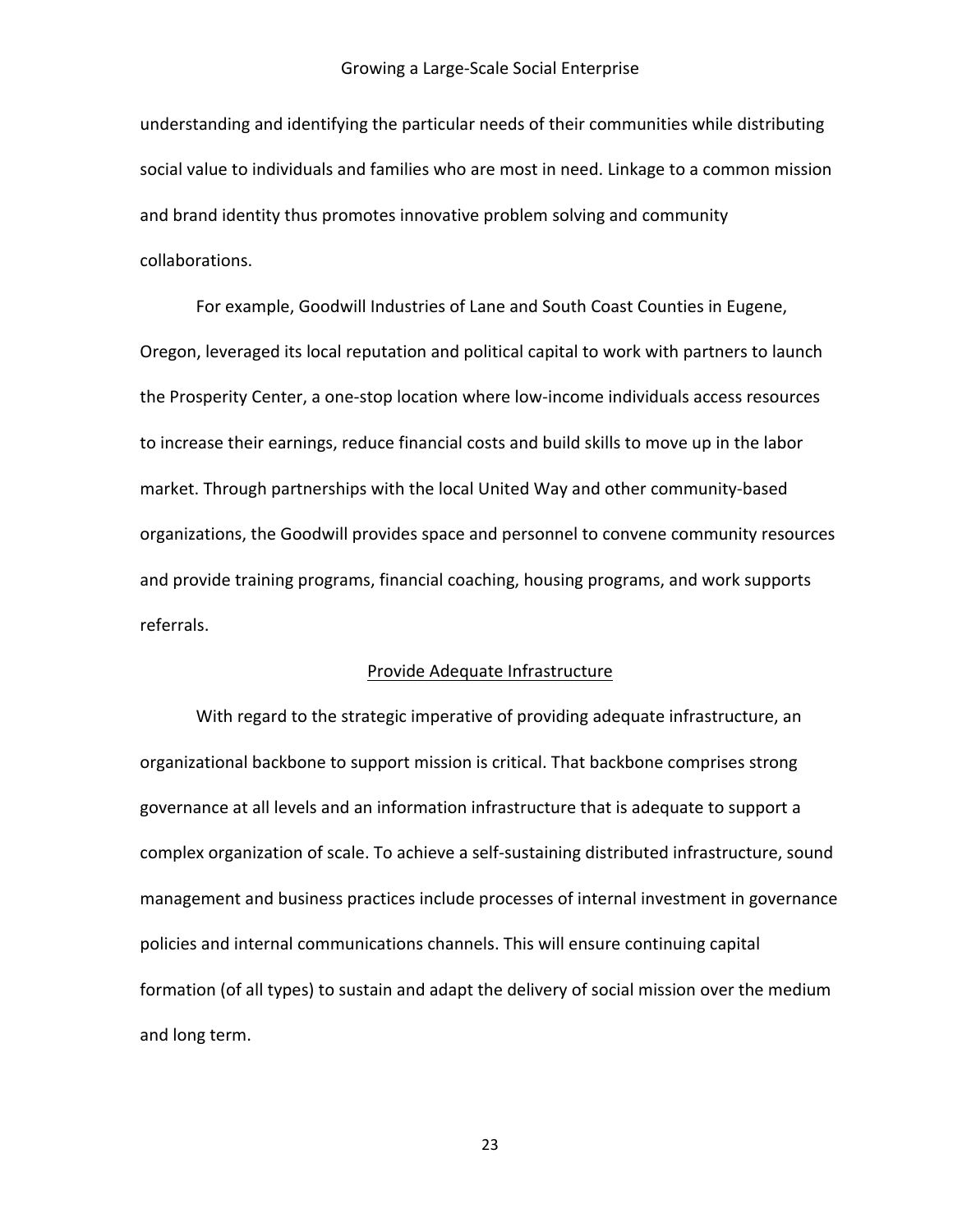### Gibbons and Hazy

Within the Goodwill structure, the distribution of value to opportunity workers and in the context of mission services is supported and evolved through a multi-tiered governance structure. This tiered structure guarantees that locally-autonomous, community-based Goodwills are solidly governed by a board of directors that is comprised of experienced, socially-connected community leaders. Not only does this support good governance, it also ensures a locally- relevant organizational strategy based on a deep understanding of current and future community needs and assets. Board-level participation with the management team provides a powerful human capital platform that brings knowledge and experience to the table, and ensures that economic capital and mission services will be utilized effectively and delivered efficiently. The social capital that arises from this structure ensures services will be delivered effectively to those who need them. Each Goodwill is positioned to utilize its local infrastructure and resources and to leverage centralized infrastructure and resources which, together with its community reputation and national brand awareness, serve as the backbone of important community initiatives. This substantial and sustained infrastructure thus builds the political influence that is essential for furthering their programmatic capabilities and reach.

The broader Goodwill network has core elements relating to membership oversight, membership standards, territory policy, organizational bylaws, and ratification of the GII board of directors. These elements are overseen by a "delegate assembly" comprised of local Goodwill board and executive leadership. GII serves as a backbone organization governed by representatives from the enterprise as well as the broader community and provides organizational and brand leadership as well as operational support to local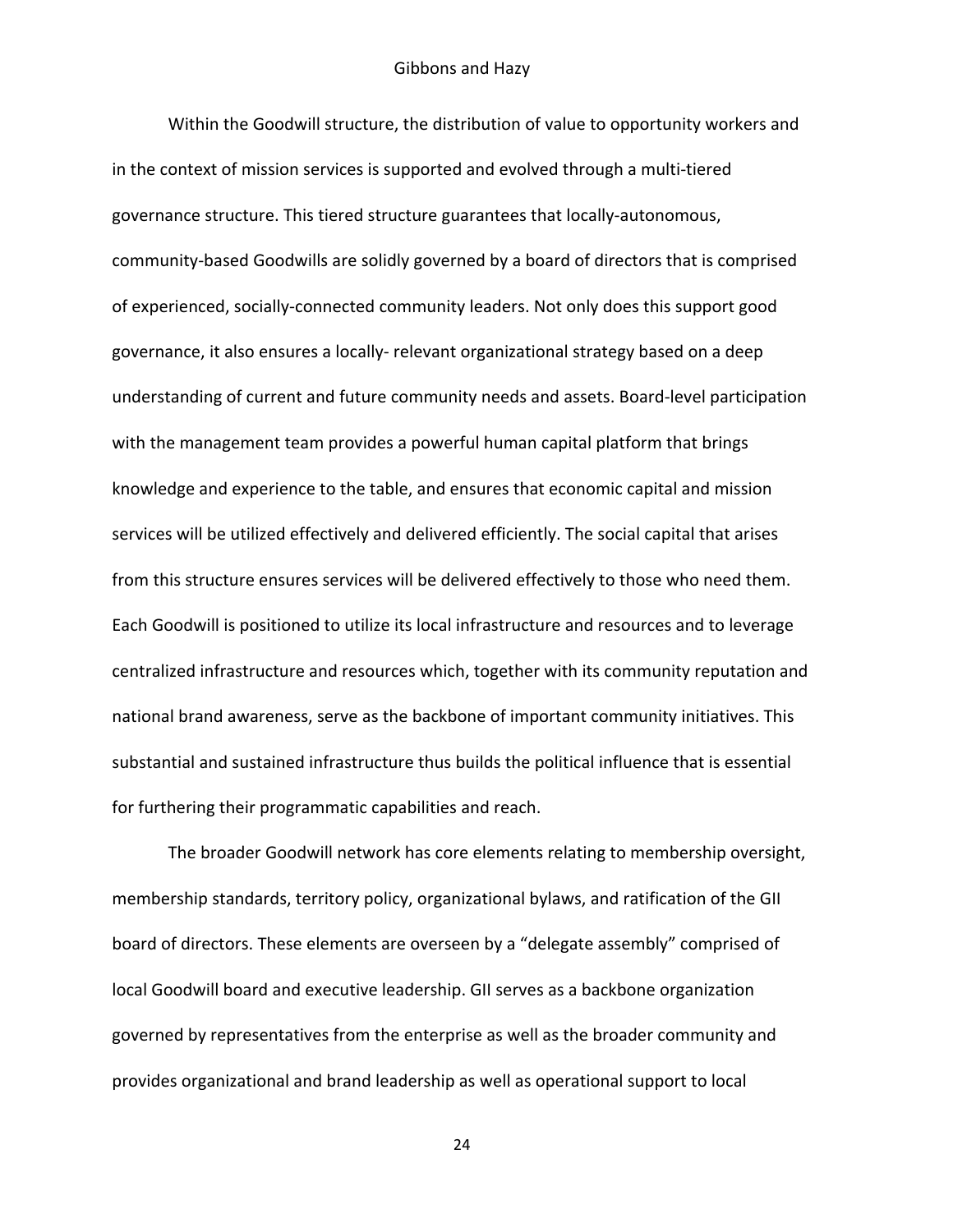Goodwills. These services involve knowledge transfer, sharing of effective practices, leadership development and education programs, and research and development, in order to replicate proven practices, scale what works across the network, and ensure sustainability of effective programming and initiatives.

#### Build and Grow a Culture of Leadership that Embraces Complexity

The unique challenges of the value distribution model within Goodwill require a leadership culture that reaches deeper than the C-suite of the organization. To optimize value creation and distribution to mission services, effective leadership has to permeate the organization and throughout the communities that are served. Further, Goodwill must effectively deal with an exceedingly complex, rapidly evolving and distributed social, political, human and economic ecosystem.

As mentioned in an earlier section, complexity thinking argues that "leadership" is not an individual (a person or persons, *i.e.*, "leaders"). Rather, it is a pattern of organizing performed by individuals as they form a system of action (Hazy and Uhl-Bien, 2015). When individuals within an organization feel empowered to answer the call to lead as the situation requires, and when those individuals have the skills and capabilities to do so effectively, the organization has a "culture of leadership." Goodwill represents an example of the conscious implementation of this culture-of-leadership philosophy.

Often leadership and management training are separated because it is assumed that each serves a different function. At Goodwill, however, a culture of leadership is espoused and integrated at all levels of the organization, crossing both the value creation activities (business operations) and the value distribution efforts (mission services) across the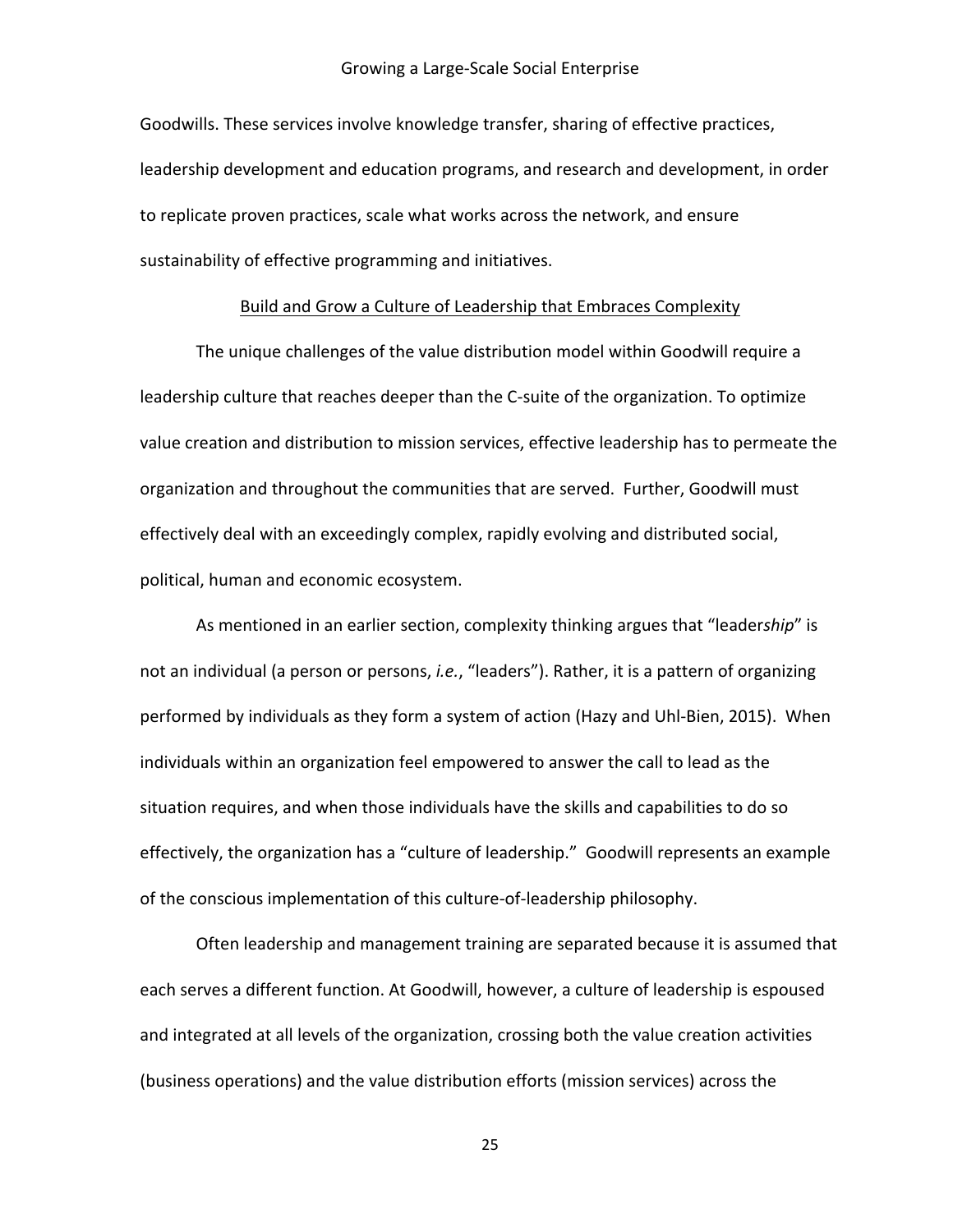#### Gibbons and Hazy

network. The functions described in complexity leadership  $-$  community-building to bring people together, structuring activities to engage people and use resources effectively, administrating disciplined execution plans and programs, gathering intelligence and information about opportunities and needs, and experimenting with new ideas to explore and develop options — are all represented within the Goodwill leadership culture in an effort to achieve optimal social impact while simultaneously ensuring economic sustainability. Table 4 summarizes ways that Goodwill's leadership culture supports the management system required by its operating complexity.

As described in Table 4, community-building leadership activities in Goodwill's complex environments engender a sense of belonging and mission as a shared identity across the organization. To succeed over the long-term, however, Goodwill organizations must also determine how to institutionalize change into their complex and evolving DSE organizing structure. The organization, through its leadership, must resist the temptation to slip back into an old way of doing things or to shift into something that is easier to do when the problems that need to be addressed are difficult to resolve. Administrative leadership at Goodwill focuses on the disciplines of management, such as implementing management plans, programs, policies and procedures that operate efficiently while and holding people accountable.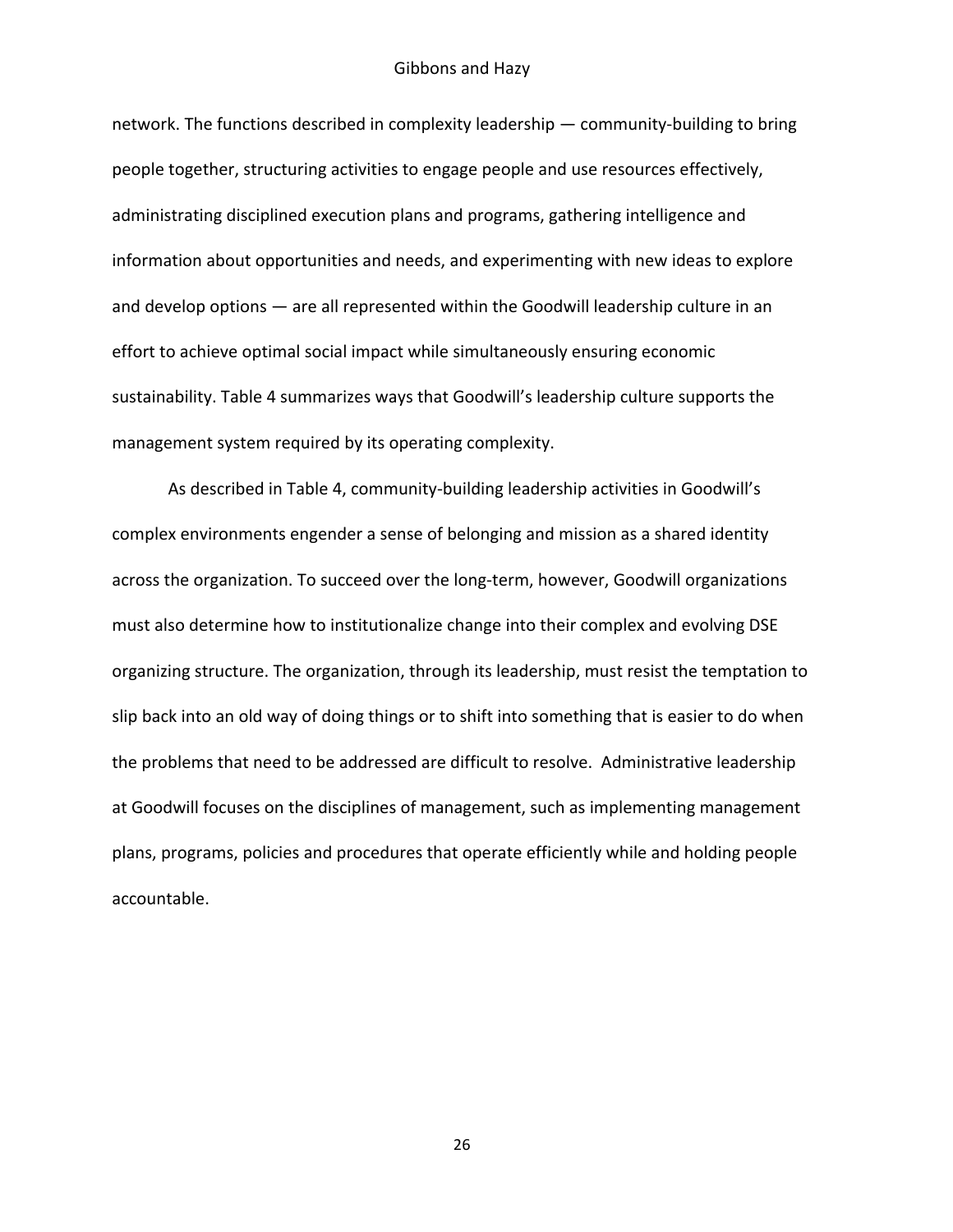## **Table 4 -The Goodwill® leadership culture**

## **Community-Building Leadership – Engendering commitment, purpose and community**

To sustain cohesion and mutual benefit, complex environments require a sense of belonging and shared identity across the organization. This activity involves creating strong common mission and shared identity. This function is expressed at multiple levels throughout Goodwill — at the retail store level, in communities that form around aspects of mission, in local Goodwill communities, and within the national Goodwill movement. Goodwills do this informally in active community engagement and formally in regular community needs assessments and asset mapping, collaborations, partnerships, and investments.

Goodwill Industries of Greater Cleveland and East Central Ohio, Inc., operates a Community Campus at the Goodwill location that houses 19 non-profit partners working together to better serve their community. Ken Weber, president and chief executive officer of the Goodwill, said, "It is really a solution about what to do for a community with shrinking resources and growing demands for services.... The groups that have already come in and those that are moving in have already expressed a willingness to trust and truly collaborate and work with each other (Sautters, 2009)."

## **Information-Using Leadership — Structuring for the future, not the past**

To succeed over the long-term, organizations must institutionalize positive adaptation and make permanent the organizing structures that are transformative. This requires decisive leadership that chooses the right direction, creates structures that ensure the chosen path is followed, and takes steps to pave the way forward so that it becomes "the way things are done." This leadership enables the organization to transform, build, sustain, and evolve a lasting structure that effectively incorporates what works, and discards what does not. This ensures that the organization resists the temptation to slip back into old ways or to shift into something that is easier when the problems to be addressed are complex and difficult. This is accomplished at a variety of levels at Goodwill and drives continuous improvement in operating policies, practices, and processes at the local level as well as across the Goodwill network.

Goodwill's Community College/Career Collaboration initiative demonstrates this across the enterprise by leveraging and institutionalizing relationships between Goodwills and community colleges to increase the number of adults earning market-valued credentials. At the national level, Goodwill Industries International (GII) conceptualized the project, surveyed its members, documented a national platform of effective models that could be customized to meet local needs, and established a website that makes replication resources available to all local Goodwills, community colleges and other partners. As new intelligence is gathered and practices are documented, both national and local Goodwill resources can shift to support proven strategies in skills attainment.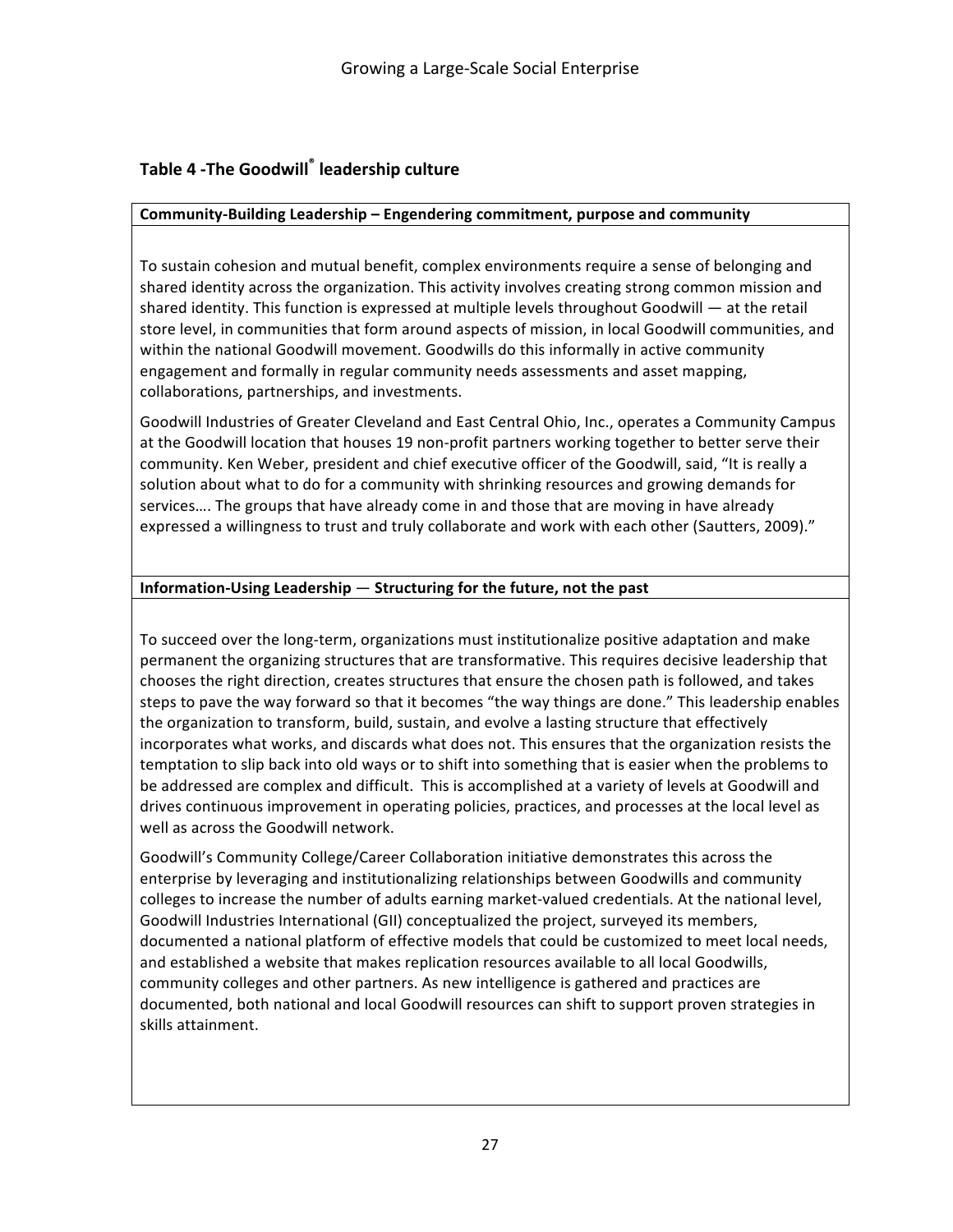## Administrative Leadership - The disciplines of focused execution, follow-up and accountability

Leadership across the enterprise must efficiently take advantage of institutional forces and business logic to effectively optimize return on the organization's various asset types. Administrative leadership focuses on the management disciplines of implementation, measurement and incentives while executing plans, programs, policies and procedures that instill operating efficiency and hold people accountable.

At Goodwill, these functions are driven first by adherence to a set of membership standards that apply to all Goodwills. These include: upholding an independent  $501(c)(3)$  status, operating in the public interest absent private inurement, including the term "Goodwill" or "Goodwill Industries" in its legal name, maintaining a local voluntary board of directors, and submitting key financial and programmatic data to GII on a monthly and annual basis. Given the autonomous nature of local Goodwills, a culture which shares effective practices across the network creates a core base of standard disciplines, and at the same time does not require bureaucratic operational standards that must be followed by each local organization. This creates an environment of local customization in response to community needs while a strong leadership culture minimizes the need for a selfperpetuating bureaucracy.

## **Information-Gathering Leadership – Gathering intelligence, sharing and processing information**

Leadership organizes activities that explore the environment, observe and share what is uncovered, and maintain a diversity of perspectives in the organization. Goodwill drives the acquisition and sharing of information nationally and locally. This requires leadership at all levels to build and deploy social capital effectively and then use it to gather, synthesize and process information. This infrastructure, coupled with leadership/staff engagement, and community-based boards of directors, come together to facilitate information gathering and synthesis at multiple levels in furtherance of the Goodwill mission, even in rapidly changing environments and turbulent times.

GII utilizes a variety of tools to glean and share information from its U.S., Canadian and global members. Through standard reporting, formal community needs assessment and asset mapping tools, surveys, focus groups, and conferences, information about local needs is gathered to determine goals and strategies for the network of Goodwills. Local Goodwills reach deeply into their social networks, utilizing their retail footprint of 2,900 stores, as well as their community outreach programs, allowing an array of data collection mechanisms to inform both mission and business strategy for all parts of the organization.

## Generative Leadership - Trying new things, learning from experience, reinforcing what works

Generative leadership promotes experimentation to help firms identify local problems, assimilate information about community needs and assets, formulate solutions, and implement trials across the organization. At the national level, GII facilitates the emergence of processes and capabilities that have applicability elsewhere in its network. Each autonomous local organization is protected by its membership and centrally-assigned territory rights. This creates opportunities for the entrepreneurial leaders at local Goodwills to allocate and deploy economic and human capital to innovate and share successes with the entire network.

An example of this is *shopgoodwill.com*, the first internet auction site owned and operated by a notfor-profit. This site was the brainchild of Goodwill Industries of Orange County in Santa Ana, CA, and opened for business on August 31, 1999. Today, 146 Goodwill agencies are registered to sell items on *shopgoodwill.com*, leveraging this local innovation to create hundreds of e-commerce jobs in their communities across North America. The site generated sales of \$46.9M in 2013 and has more than 1.2 million registered users from all 50 states and many other countries.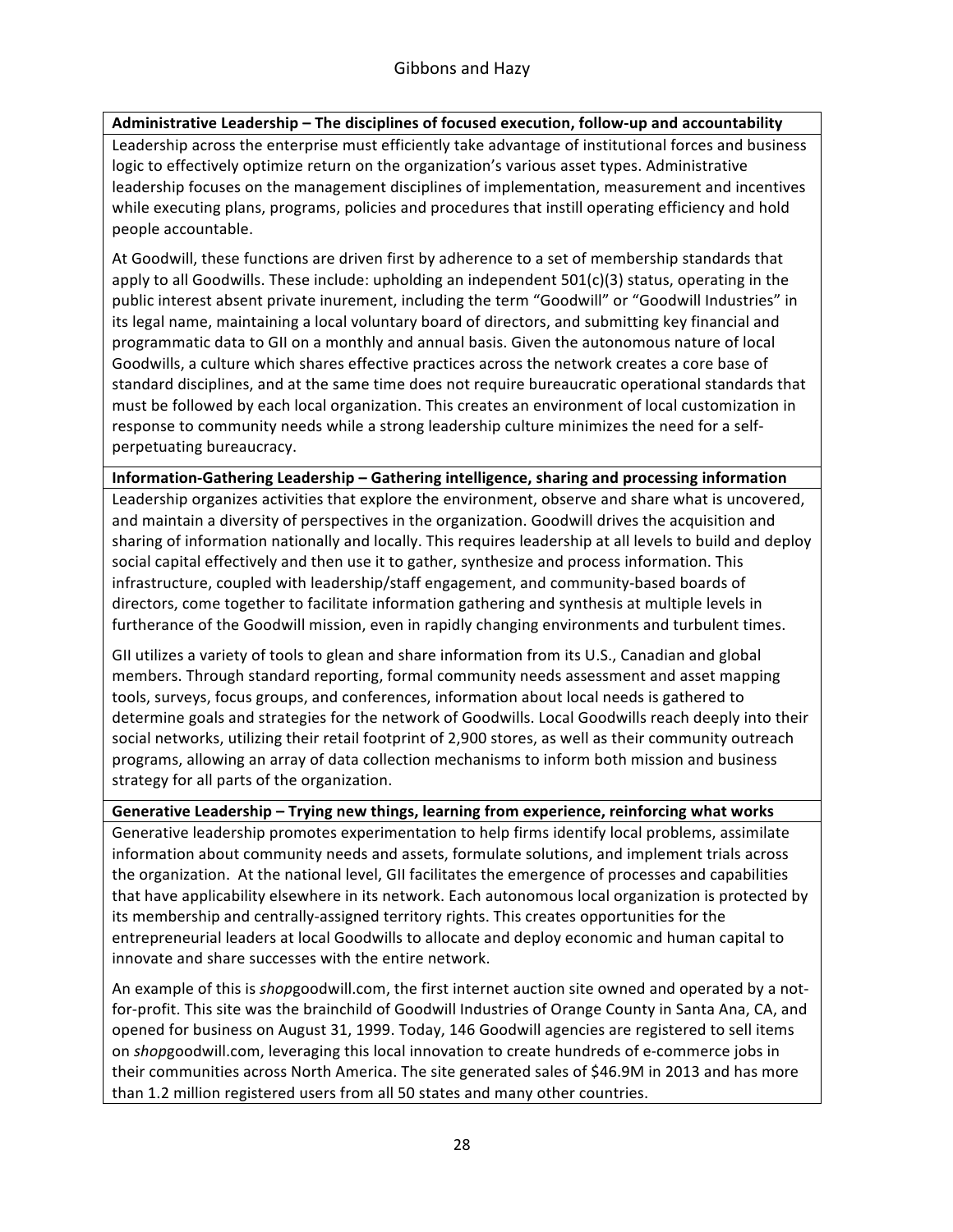## Growing a Large-Scale Social Enterprise

The Goodwill DSE structure drives the acquisition and sharing of information and intelligence gathering nationally and locally. Information gathering leadership involves organized activities that explore, observe and share what one uncovers while maintaining diversity in the organization. Generative leadership promotes experimentation to help firms tackle local problems proactively. It does this by enabling the organization to assimilate information about community needs and assets, identify emerging issues, formulate solutions, and implement and evaluate trials across the organization.

Goodwill's DSE form implies continuing leadership challenges. Operational inconsistencies that arise can create identity confusion or brand risk if the overarching mission, strong brand identity and shared strategic intent do not remain alive, healthy and relevant. In this way, the culture of leadership comes full circle, reaching back to emphasize the importance of a strong identity based upon deep emotional commitment to the Goodwill mission.

#### Focus Strategic Energy on the Thoughtful Measurement of Social Impact

Leadership requires monitoring and feedback. To this end, Goodwill collects annual data from local Goodwills, survey results, and external research to measure their outputs and impacts in the context of what Ebrahim and Rangan would categorize as "Integrated Results" for service delivery. In addition to integrated results, Goodwill's Theory of Change, shown in Figure 1, also targets changes to communities and organizations. These outcomes are reflected in the Ecosystem Results, and thus should be measured as well. In this section, we describe some of the outcomes measured by Goodwill management.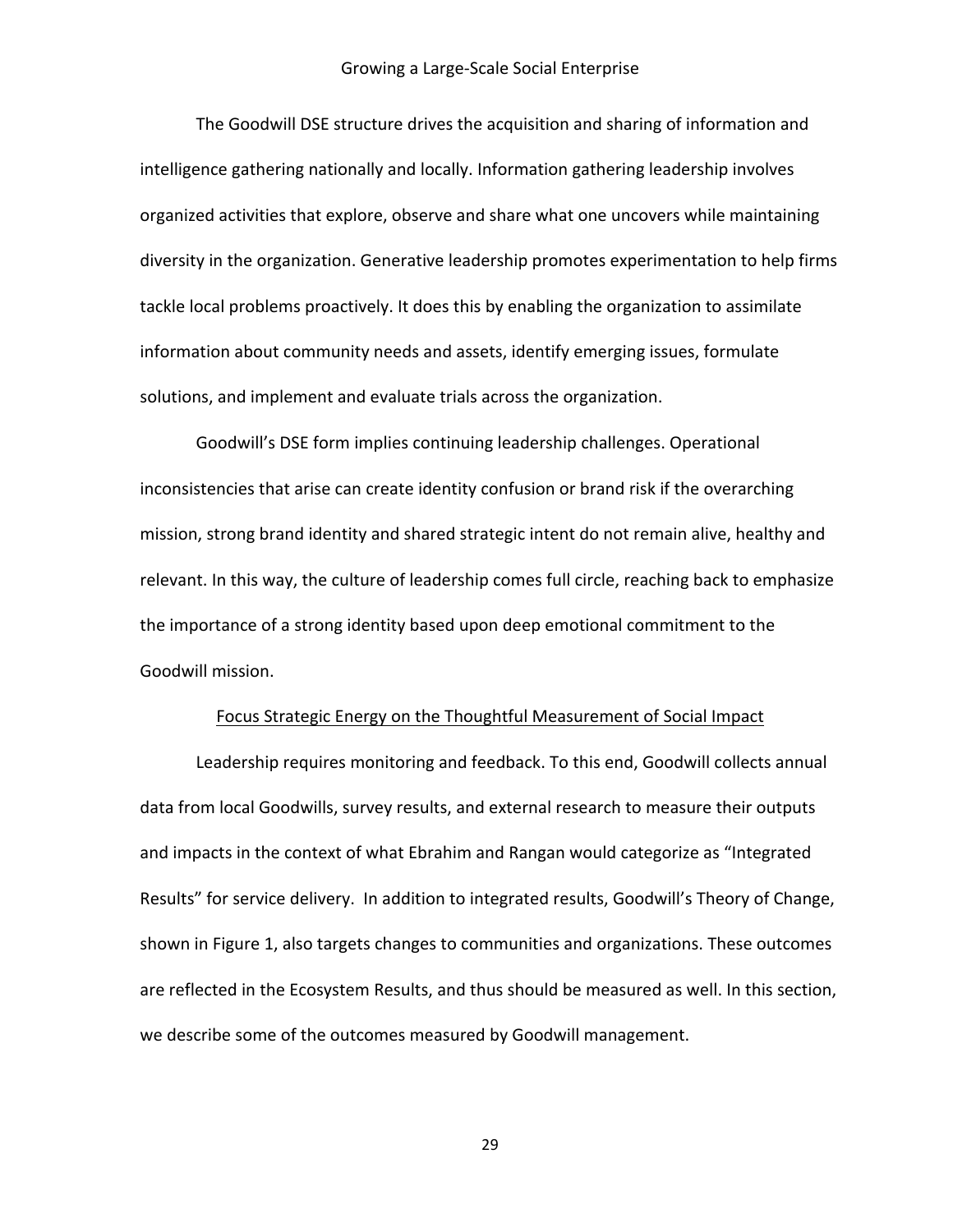

# Goodwill Industries International, Inc. Theory of Change

**Figure 1. An internal Goodwill depiction of its Theory of Change** 

In 2013, Goodwill served more than 9.8 million people, demonstrating how a donated used goods operation enables the creation of economic value which is then distributed as enhanced human capital value among those Goodwill serves. This growth in services was also enabled by the increased use of Internet technology for the online delivery of training and other mission services. The effective use and efficient sharing of online delivery methods demonstrate how an embedded culture of leadership accumulates human, social, and political capital, and distributes the returns on this capital as value to mission beneficiaries.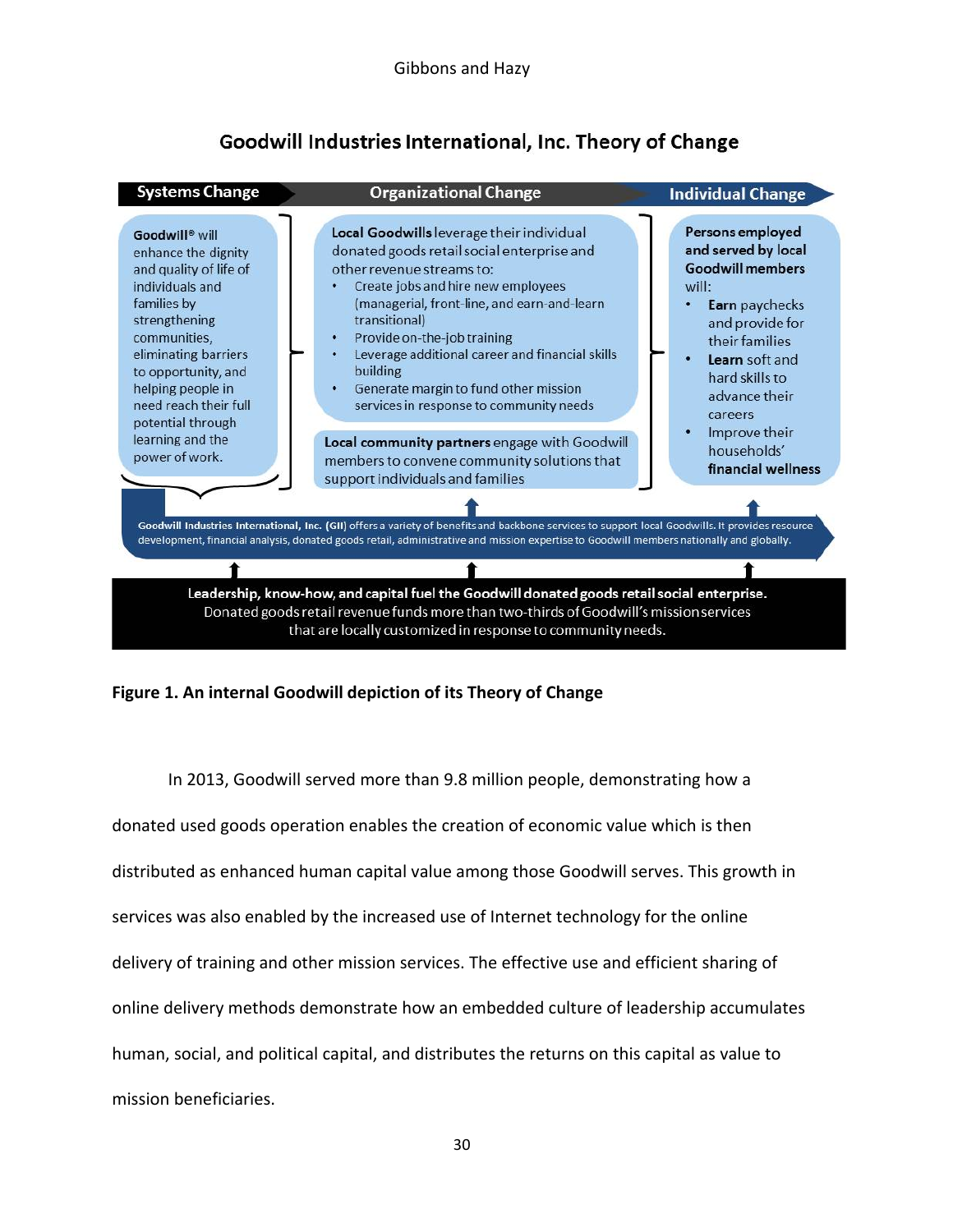## Growing a Large-Scale Social Enterprise

In the same year, Goodwill equipped 261,000 individuals to earn employment, a direct return on the distributed economic capital which was realized as the increased human capital of its target beneficiaries rather than returns to shareholders. These new employees, the beneficiaries of Goodwill's value, earned an estimated \$4.4 billion in annual wages, translating accumulated human capital into economic capital distributed beyond Goodwill's boundaries to their families and communities. Increasing job placements is a testament to the agencies' accumulation of social capital within local communities as they build relationships with local employers. These two strategies leverage Goodwill to equip people with the skills and relationships that they need to earn employment opportunities while connecting business needs with training that strengthens economies in local communities.

While Goodwill has historically measured results in "number of people served" and "number of people placed," the organization has begun to collect data on credentials earned by persons served and employed by Goodwill. This additional measure of the value that was distributed recognizes that skills development and credentialing are critical when building human capital. More than 29,000 Goodwill program participants and employees worked to earn credentials in 2013.

An extrapolation of this result, based upon research published by Georgetown University about the lifetime value of credentials, implies that these individuals could collectively leverage \$15 billion in additional earnings over the course of their work lives (Strohl, 2010). Assuming this is accurate, Goodwill effectively leveraged donated clothing and other goods of limited value to donors to over \$3.7 billion of thrift store revenue. In turn,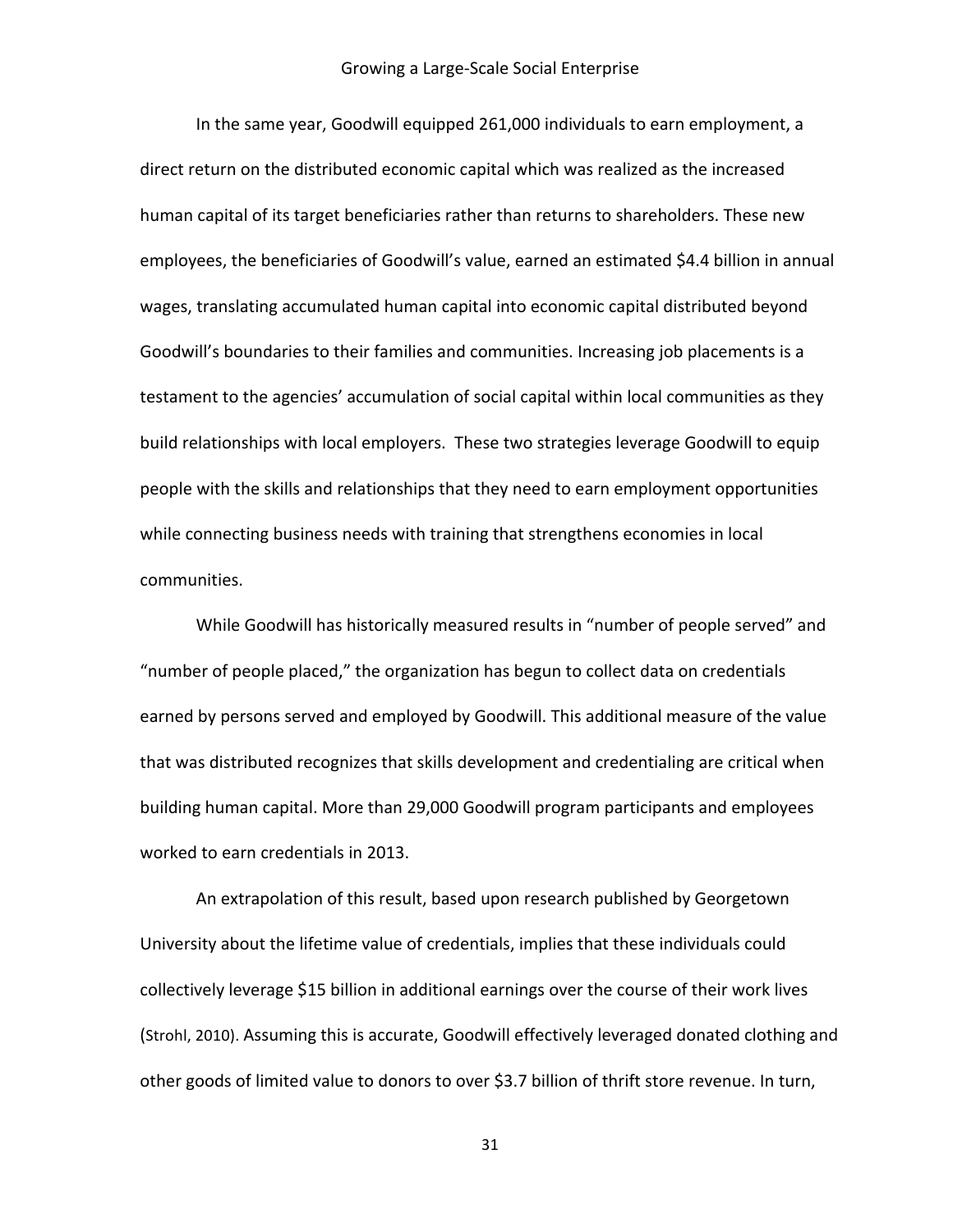these profits were directed to enhance human capital, which in certification earned alone will be worth over \$15 billion to the families and communities of that group of credential earners over their lifetimes. This long-term metric relates to a single program over one year. It highlights Goodwill's social impact on families and communities and is an example of what Ebrahim and Rangan call "ecosystem results." These measurements are summarized in Table 5.

## **Challenges of the Distributed Social Enterprise Model**

We have argued that the Goodwill case demonstrates that enduring success as a distributed social enterprise is predicated on the strength of how a "culture of leadership" must continually invigorate a complex value distribution model. In keeping with its complexity management system, Goodwill's workings are much bigger than any one individual or any particular Goodwill. Goodwill's leadership culture is implemented every day, in thousands of locations, through personalized interactions that serve the specific needs of each unique local community. The autonomous nature of local Goodwills and the beneficial infrastructure of the broader Goodwill network all come together to maintain mission focus and further their collective strategic intent.

Of course, as summarized in Table 6, challenges surface even for successfully integrated hybrid organizations like Goodwill. These relate to the same attributes that enable success: a healthy common brand identity, strong and distributed infrastructure, an embedded culture of leadership and thoughtful measurement. A widely-recognized brand identity creates greater market prominence both locally and nationally. This visibility invites competition. Still, marketplace competition in business activities can have positive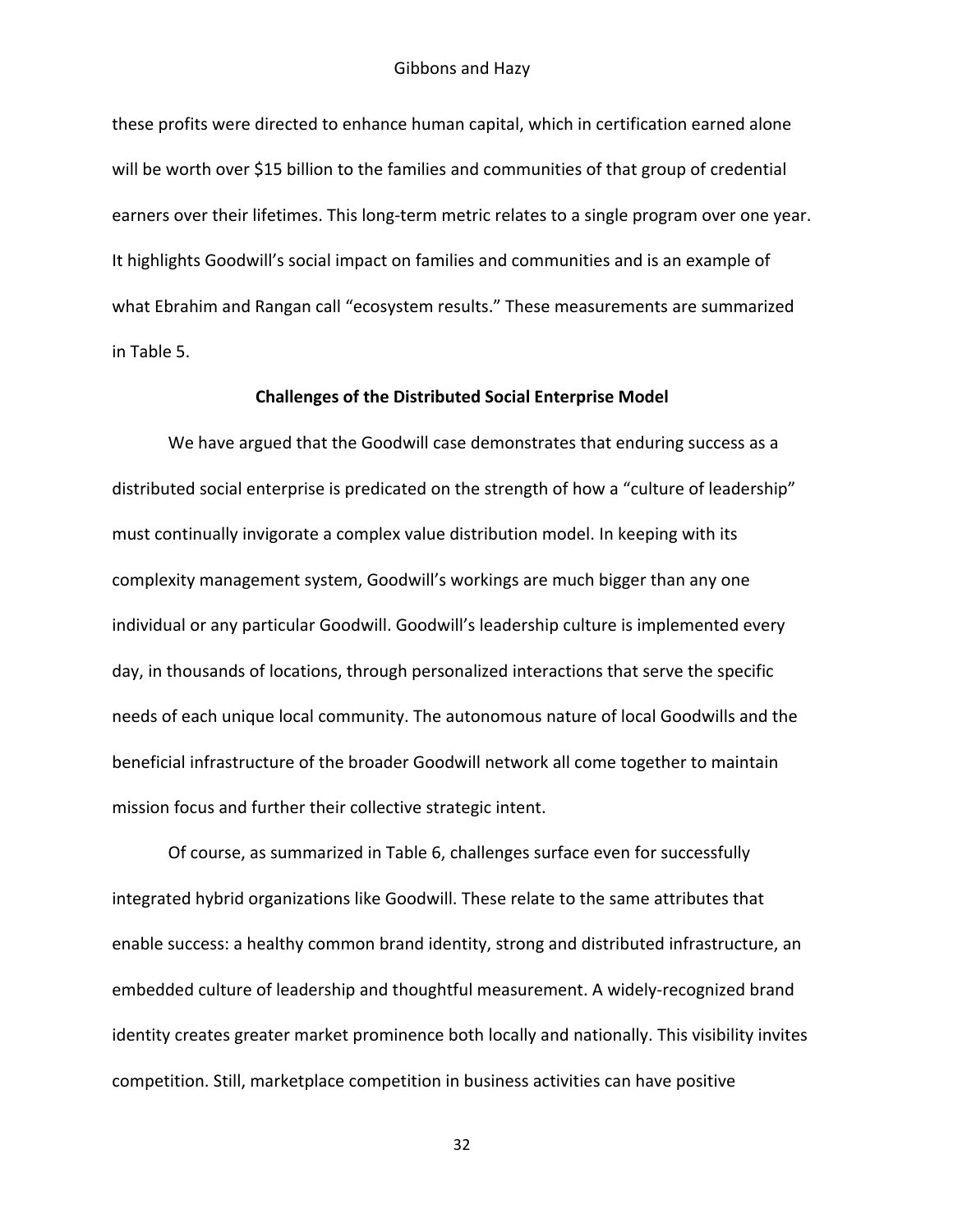implications since it encourages local Goodwills to operate with a continuous improvement

mindset. 

Table 5 -The following are representative measurements taken at the national level to reflect the impact of Goodwill in 2013. Each Goodwill member also measures its impact locally.

| <b>Integrated Impacts</b>                                                                                    | <b>Ecosystem Impacts</b>                                                                                        |
|--------------------------------------------------------------------------------------------------------------|-----------------------------------------------------------------------------------------------------------------|
| 9.8 million served, a 45% increase over<br>2012.                                                             | Implementation of online service<br>delivery mechanisms reached<br>previously inaccessible users.               |
| Helped 261,000 people secure<br>employment, a 21% increase over 2012.                                        | These people earned \$4.4 billion of<br>wages that circulated in their<br>communities.                          |
| Goodwill directly employs 122,000<br>individuals.                                                            | Many opportunity workers were<br>previously considered unemployable<br>due to various individual circumstances. |
| 29,000 individuals earned credentials<br>(such as an Associate Degree) through<br>Goodwill and its partners. | Newly credentialed individuals are<br>expected to earn an additional \$15.8<br>billion over their work lives.   |
| Over 87 million donation instances at<br>4,400 donation centers.                                             | Diverted 4 billion pounds of material<br>from landfills as used goods were<br>donated rather than discarded.    |

Although it is expected that other social enterprises will challenge Goodwill in the thrift market, success breeds competition, and competition also comes from the for-profit thrift industry, sometimes in unexpected guises. For example, some for-profit thrift entities utilize partnerships with credible not-for-profits as a means to drive the creation of traditional shareholder value for their investors. Donations of used goods are made by members of the community who are not fully informed and think their donations benefit a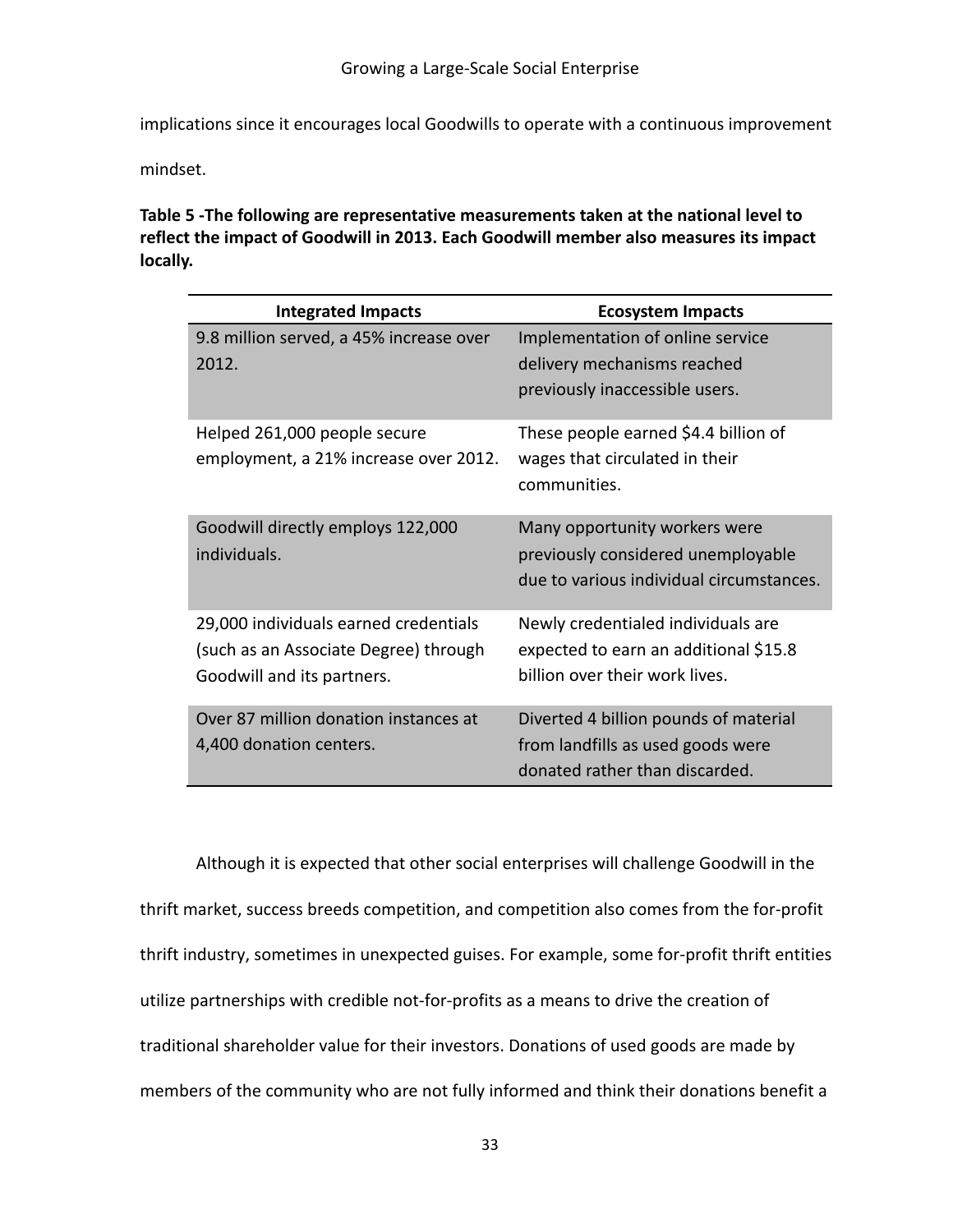favorite charity. However, although a small portion of this value goes to the charity for use of its name, the goods themselves are fed into the for-profit thrift environment, whereby the bulk of the value that is created is distributed to the for-profit's owners or shareholders. Thus, an emerging for-profit thrift business strategy is to actively create a charitable veneer as a means to create shareholder value for their investors. One might expect this for-profit strategy of mimicry to follow other social enterprises as they reach scale.

## **Table 6 - Challenges facing the successful Distributed Social Enterprise**

- Competing with firms that feign a social mission or confuse the social service marketplace solely for the purpose of enhancing owner and/or shareholder value
- Navigating complex resource allocation decision environments where multiple stakeholders must be satisfied
- Maintaining continuous improvement disciplines in both business practice and social mission environments
- Attracting and retaining management talent while competing in a for-profit compensation environment
- Developing meaningful measurement and reporting processes that accurately model social value creation for the short, medium and long-term

The emerging trend toward hybrid organizations also creates challenges with regard to striking the appropriate balance with respect to political, economic, human, and social capital. In contrast to hybrids, the for-profit economic model which distributes all accumulated value to shareholders provides strategic clarity and simplicity in the value distribution equation. In a hybrid model, however, the tensions between business practices and social impact are continually balanced. Economic capital must be allocated between new investments that sustain mission services and business operations in response to evolving community needs. As a result, the cost structure in a community-based value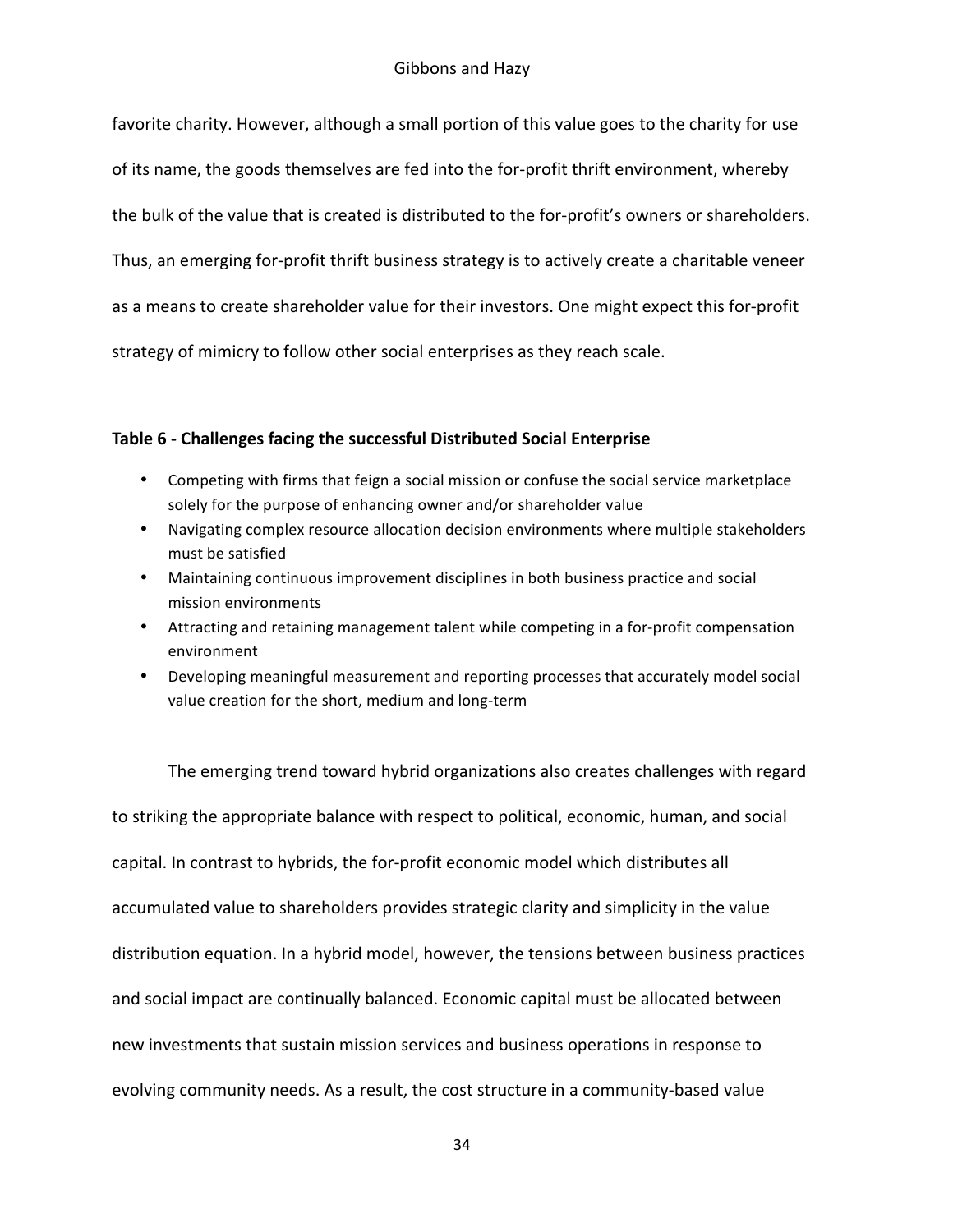distribution model will likely remain at a disadvantage when competing against the more single-minded shareholder distribution mechanism.

Going forward, hybrid organizations like Goodwill must continually innovate in their value creation mechanisms to ensure continuing access to capital. To compete, hybrid organizations must operate effectively as a business, continually refining their business models and lowering costs while simultaneously recognizing that there are higher costs inherent in integrating mission into their business operations. They do this while evolving the value distribution model that remains in the best interest of their communities.

Relative to human capital and the pursuit of a culture of leadership, hybrid organizations like Goodwill need to compete for the "best of the best" across sectors. Attracting and retaining management talent with the capacity to compete in business while simultaneously responding to the most challenging and sometimes newly emerging social problems that exist within a community will be a core challenge for hybrid organizations.

Ultimately, evolving community capacity to measure the effectiveness of organizations focused on creating social impact is key. Identifying, tracking and reporting key performance indicators and developing integrated results to measure the social impact of each organization's role within the broader ecosystem are critical to sustainable social change. Further development of common social impact measurement language across many enterprises and communities will play a significant role in the evolution of policies, especially those that ensure organizations focused on addressing society's most challenging problems are treated equitably with respect to legal structure and taxation (Hazy et al., 2010).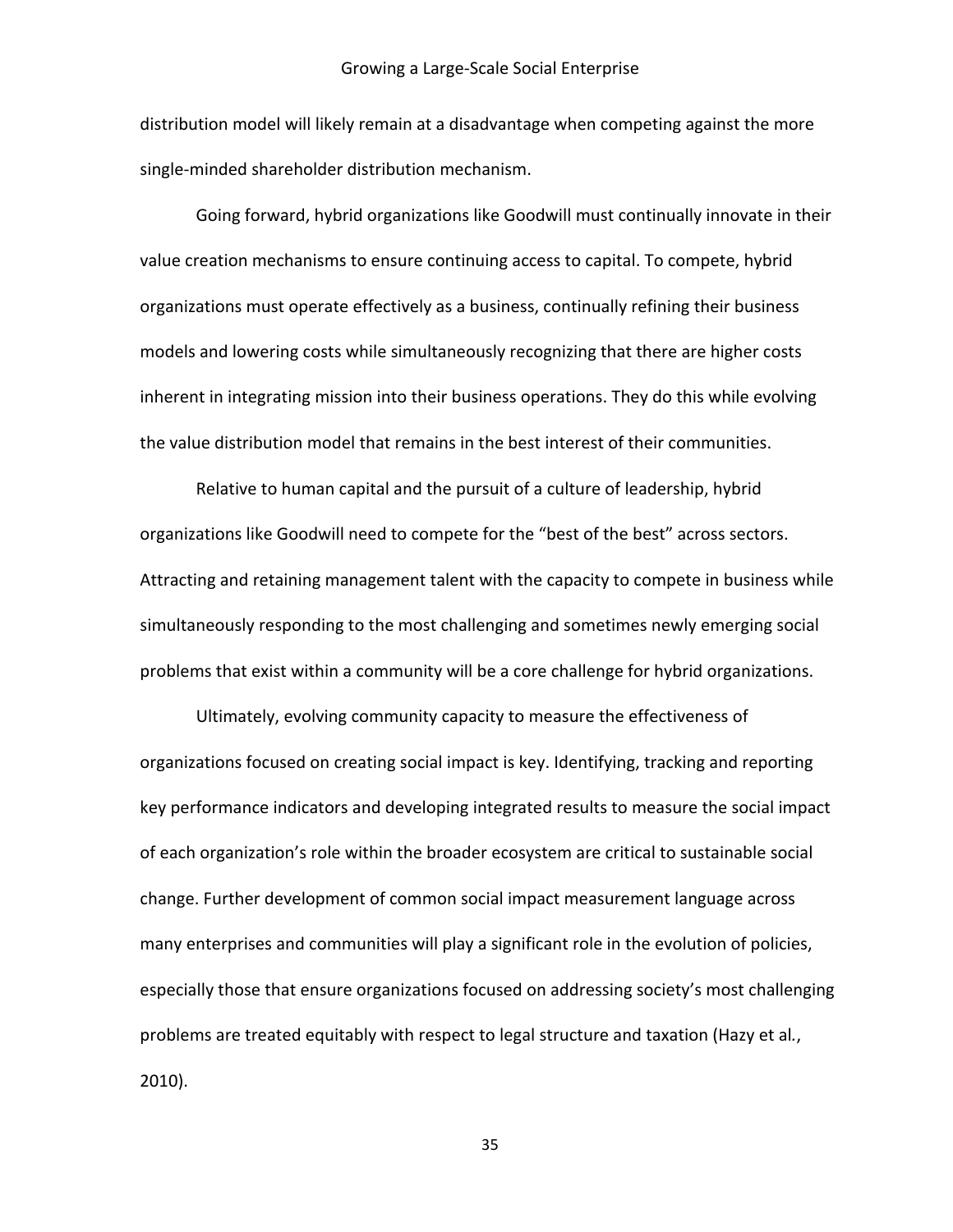## **Concluding Thoughts**

Strategic focus on value distribution as distinct from value creation has implications beyond the social enterprise. What we can learn from Goodwill may offer valuable insights to organizations that are increasingly required to operate in hyper-aware, exposed environments fueled by digital media in which reputation can change very quickly. Global corporations that are too strictly focused on investor returns have a greater probability than ever of lessening their efficacy in terms of shareholder value if other stakeholders and social responsibility are not taken into consideration. These concerns become particularly salient when boards of directors focus too narrowly on the distribution of value to shareholders alone, at the expense of other stakeholders.

The escalating call to make social responsibility an explicit corporate value for prominent global businesses highlights the growing sensitivity to the social impact of business activity. A clear focus on the ethical distribution of value created to all stakeholders, and not just to shareholders, is likely to be an important agenda item which will dominate—rightly we think—board-level governance discussions well into the 21st century.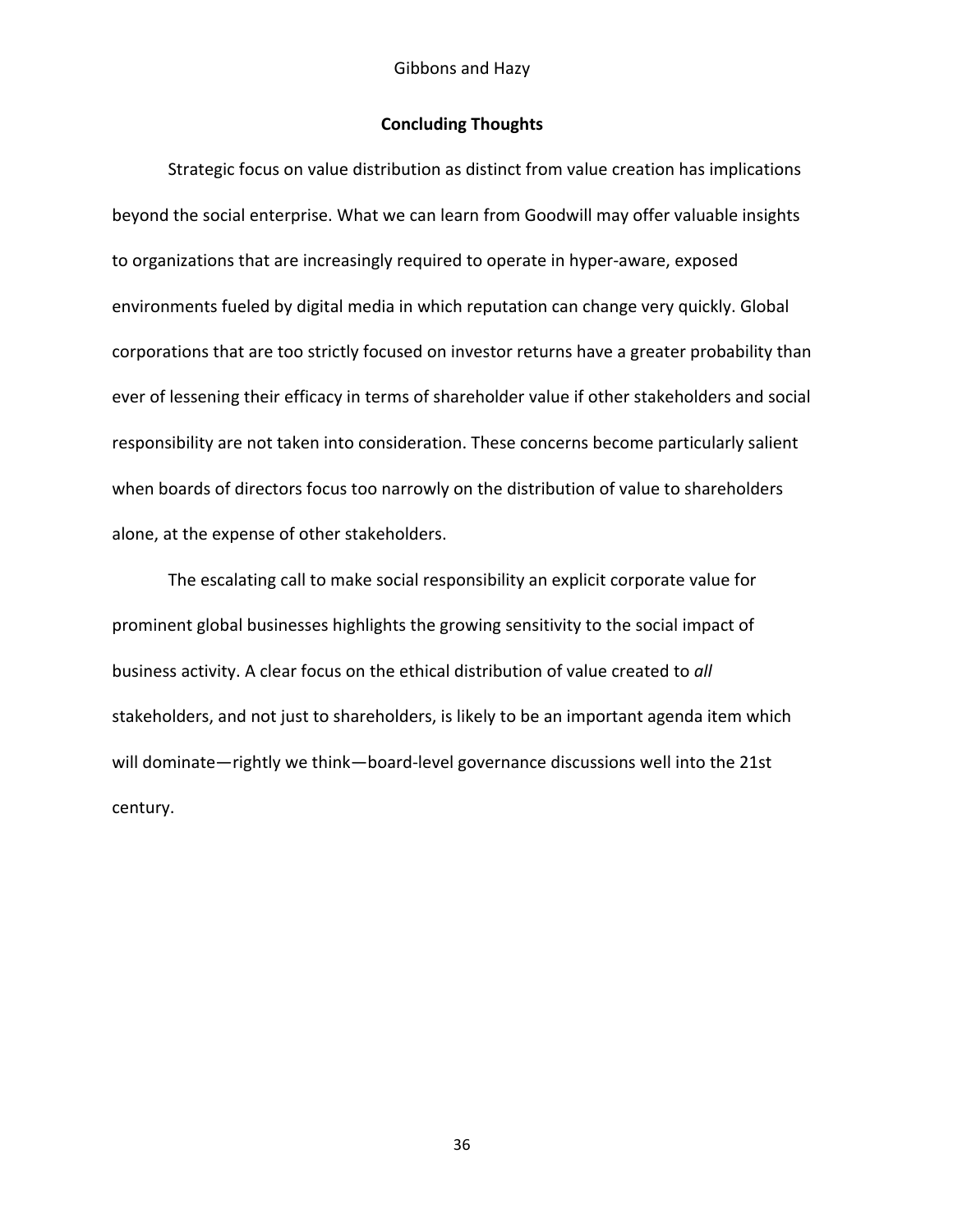## **References**

- Alter, K. (2007). *Social Enterprise Typology*, (Virtue Ventures LLC). Available at: http://www.virtueventures.com/resources/setypology
- Barnett, M. K., & Salomon, R. M. (2012). Does it pay to be really good? Addressing the shape of the relationship between social and financial performance. *Strategic Management Journal*, 33:1304-1320.

Battilana, J., & Dorado, S. (2010). Building Sustainable Hybrid Organizations: The Case of Commercial Microfinance Organizations. *Academy of Management Journal,* 53 (6): 1419-1440. 

Battilana, J., Lee, M., Walker, J., Dorsey, C., & Mendelsohn, D. (2012). In Search of the Hybrid Ideal. The Stanford Social Innovation Review, Summer. Available at:

http://www.ssireview.org/articles/entry/in\_search\_of\_the\_hybrid\_ideal

- Colander, D. (2012). The Emerging Fourth Sector (Unpublished Essay)
- Colander, D. (2013). The Complexity Policy Narrative and the Future of Capitalism. *Journal of Northeast Asia Development.*
- Combs, M., & Castrogiovanni, G. (2004). Franchising: A Review and Avenues to Greater Theoretical Diversity." *Journal of Management,* 30(6): 907-931.
- Dart, R. (2004) "The legitimacy of social enterprise." Nonprofit Management and Leadership, 14(4): 411-424.
- Dees, J. G., Emerson, J., Economy, P. (2002). *Strategic Tools for Social Entrepreneurs: Enhancing the* Performance of your Enterprising Non-profit. John Wiley and Sons: New York.
- Dees J. G. (1998). Enterprising Nonprofits. Harvard Business Review, Jan-Feb: 55-67.
- Dees, J. G., Emerson, J., & Economy, P. (2001). *Enterprising Nonprofits: A Toolkit for Social Entrepreneurs*. John Wiley and Sons: New York.
- Ebrahim, A., Rangan, V. K. (2010). "Putting the Brakes on Impact: A Contingency Framework for Measuring Social Performance." Academy of Management Annual Meeting Proceedings (August 2010). (Included in the 2010 Best Paper Proceedings of the Academy of Management)
- Eisenhardt, K. M. (1989). Building Theories from Case Study Research. Academy of Management *Review,* 14(4): 532-550.
- Goldstein, J., Hazy, J. K., & Lichtenstein, B. (2010). *Complexity and the Nexus of Leadership:* Leveraging Nonlinear Science to Create Ecologies of Innovation. Palgrave Macmillan: Englewood Cliffs.
- Goldstein, J., Hazy, J. K. & Silberstang, J. (eds.) (2009). *Complexity Science and Social Entrepreneurship.* ISCE Publishing: Litchfield AZ.
- Gundry, L. K., & Kickul, J. R. (2007). *Entrepreneurship Strategy*. Sage Publications: Thousand Oaks.
- Hannah, S. T., Jennings, P. L., & Nobel, O. B-Y. (2010). Tactical Military Leader Requisite Complexity: Toward a Referent Structure. Military Psychology, 22(4): 412-449.
- Hazy, J. K., Goldstein, J., Lichtenstein, B. (eds.) (2007). Complex Systems Leadership Theory: New Perspectives from Complexity Science on Social and Organizational Effectiveness. ISCE Publishers: Mansfield, MA.
- Hazy, J. K. & Uhl-Bien, M. (2015). Towards Operationalizing Complexity Leadership: How Generative, Administrative and Community-Building Leadership Enact Organizational Outcomes. *Leadership,* 11(1): 79-104.
- Hazy, J. K. & Uhl-Bien, M. (2014). Changing the Rules: The Implications of Complexity Science for Leadership Research and Practice. David Day (ed.) The Oxford Handbook of Leadership and **Organizations.** Oxford, United Kingdom: Oxford University Press: 708-732.